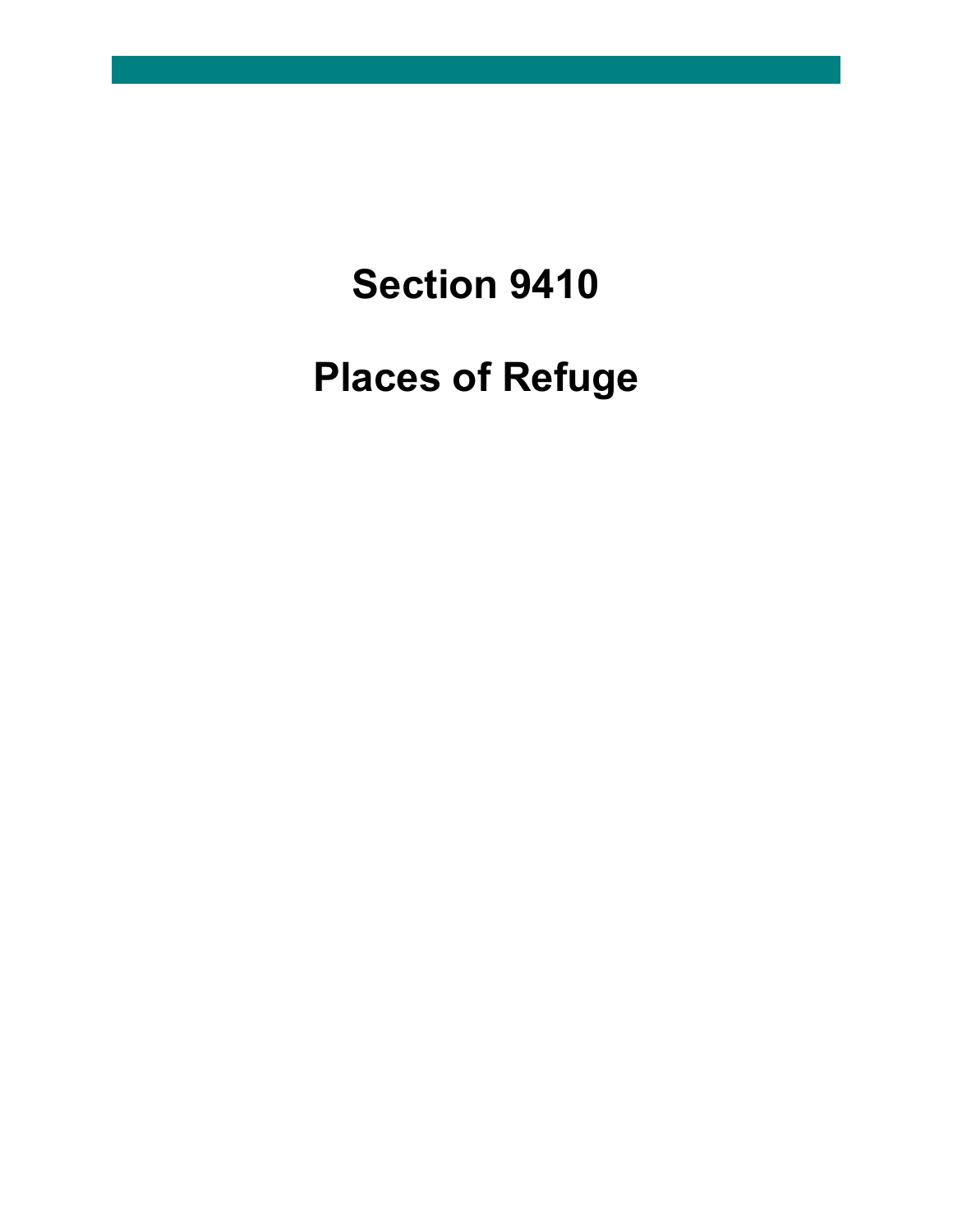# T **able of Contents**

### **Section Page**

| 9410 |        |          |                                                         |                                                                    |  |  |  |
|------|--------|----------|---------------------------------------------------------|--------------------------------------------------------------------|--|--|--|
|      | 9410.1 |          |                                                         |                                                                    |  |  |  |
|      | 9410.2 |          |                                                         |                                                                    |  |  |  |
|      | 9410.3 |          |                                                         |                                                                    |  |  |  |
|      | 9410.4 |          |                                                         |                                                                    |  |  |  |
|      | 9410.5 |          | Management Structure to Address Places of Refuge 9410-3 |                                                                    |  |  |  |
|      | 9410.6 |          |                                                         |                                                                    |  |  |  |
|      |        | 9410.6.1 |                                                         |                                                                    |  |  |  |
|      |        | 9410.6.2 |                                                         | Step 2 Consultation with Appropriate Agencies 9410-5               |  |  |  |
|      |        | 9410.6.3 |                                                         | Step 3 Captain of the Port or Unified Command Response             |  |  |  |
|      |        |          |                                                         |                                                                    |  |  |  |
|      |        |          |                                                         |                                                                    |  |  |  |
|      |        |          | 9410.6.3.2                                              |                                                                    |  |  |  |
|      |        |          | 9410.6.3.3                                              | Ship Status and Risk Factors 9410-6                                |  |  |  |
|      |        |          | 9410.6.3.4                                              |                                                                    |  |  |  |
|      |        |          | 9410.6.3.5                                              | Other Command Management Factors  9410-7                           |  |  |  |
|      |        | 9410.6.4 |                                                         |                                                                    |  |  |  |
|      |        |          | 9410.6.4.1                                              |                                                                    |  |  |  |
|      |        |          | 9410.6.4.2                                              |                                                                    |  |  |  |
|      |        |          | 9410.6.4.3                                              | Port or Anchorage Area Criteria 9410-8                             |  |  |  |
|      |        |          | 9410.6.4.4                                              |                                                                    |  |  |  |
|      |        |          | 9410.6.4.5                                              |                                                                    |  |  |  |
|      |        |          | 9410.6.4.6                                              | Response, Salvage, Firefighting, and Repair                        |  |  |  |
|      |        |          |                                                         |                                                                    |  |  |  |
|      |        |          | 9410.6.4.7                                              | Other Command Management Factors  9410-9                           |  |  |  |
|      |        | 9410.6.5 |                                                         | Step 5 Environmental, Historic, and Cultural Factors in            |  |  |  |
|      |        |          |                                                         |                                                                    |  |  |  |
|      |        | 9410.6.6 |                                                         | Step 6 Informing Authorities and Stakeholders 9410-10              |  |  |  |
|      | 9410A  |          |                                                         | Attachment A: Regional List of Potential Stakeholders for          |  |  |  |
|      |        |          |                                                         | Incident-Specific Consultation Regarding Places of Refuge 9410 A-1 |  |  |  |
|      | 9410B  |          |                                                         | Attachment B: Template for Pre-Identifying Information             |  |  |  |
|      |        |          |                                                         | Necessary for Responding to Requests for Places of Refuge 9410 B-1 |  |  |  |
|      |        |          |                                                         |                                                                    |  |  |  |
|      |        | 9410B.1  |                                                         |                                                                    |  |  |  |
|      |        | 9410B.2  |                                                         | Information for Use in Choosing Places of Refuge 9410 B-2          |  |  |  |
|      |        |          |                                                         |                                                                    |  |  |  |
|      |        |          | 9410B.2.2                                               |                                                                    |  |  |  |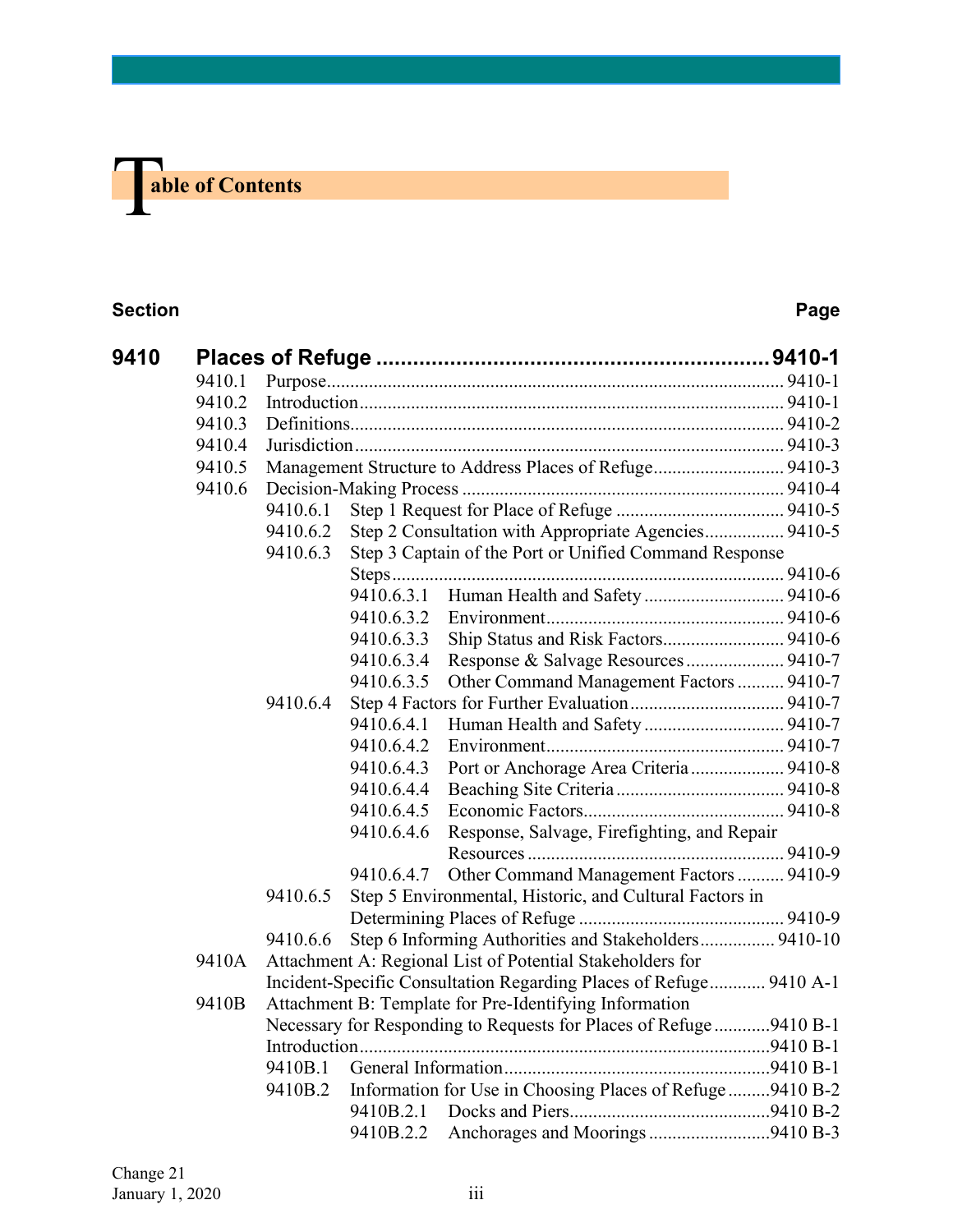### **Section Page**

| 9410E |  | 9410C.3 | 9410C.1 Places of Refuge Risk Analysis: Step 1 – Scope and Scale<br>9410C.2.1 Step 2 – Logistical Suitability of Potential<br>9410C.2.1.1 Step 2.1 - Probability Determination for<br>Step $3$ – Consequence Evaluations for Potential<br>POR/Actions: Health and Human Safety9410 B-7<br>9410C.3.1 Step $3.1$ – Consequence Evaluations for<br>9410C.3.2 Step $3.2$ – Consequence Evaluations for<br>Attachment E: Template for Place of Refuge Quick Decision |  |  |  |
|-------|--|---------|-----------------------------------------------------------------------------------------------------------------------------------------------------------------------------------------------------------------------------------------------------------------------------------------------------------------------------------------------------------------------------------------------------------------------------------------------------------------|--|--|--|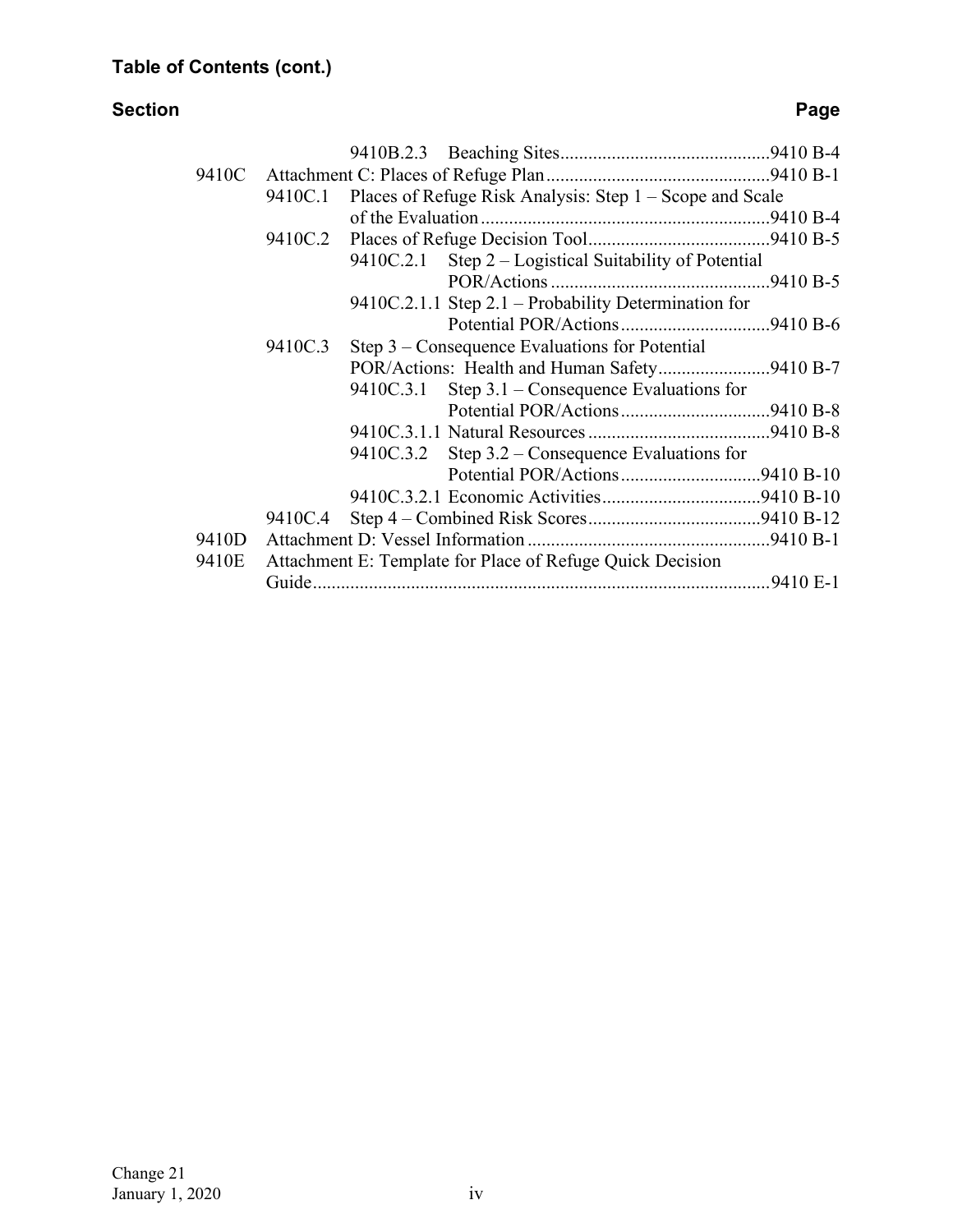# <span id="page-3-1"></span><span id="page-3-0"></span>**Places of Refuge**

### <span id="page-3-2"></span>**9410.1 Purpose**

- 1. To define places of refuge and explain jurisdictional authorities for them.
- 2. To provide a quantifiable decision making process for response to requests.
- 3. To apply existing procedures for coordinated trans-boundary and transjurisdictional decision-making when necessary in responding to a request for a place of refuge.

### <span id="page-3-3"></span>**9410.2 Introduction**

A ship in need of assistance may require a temporary place of refuge with adequate water depth for lightering or repairs to protect the marine environment. Ships may need to be brought into a harbor, anchored or moored in protected waters, or temporarily beached to safely make repairs and stop the loss of oil or other hazardous substances. Disabled ships need to be repaired to resume safe navigation and prevent an incident resulting in the loss of fuel or cargo. If leaking ships are not repaired, spilled oil and hazardous substances may affect health and human safety, natural resources, and shorelines.

There is no single place of refuge for all ships and all situations. Decisions relating to places of refuge encompass a wide range of security, environmental, social, economic, and operational issues that vary according to each situation, including the environmental sensitivity and protected status of the areas within or adjacent to a potential place of refuge. The initial decision to permit a ship to seek a place of refuge, as well as the decisions and actions implementing that decision, are inherently based upon an assessment of the risk factors involved and the exercise of sound judgment and discretion.

Places of refuge are sites that could potentially be used for disabled or damaged ships needing shelter for repairs. While information on potential sites may be pre-surveyed, this does not imply that any of these sites will be the location of choice in a future event. Selection of a place of refuge by the United States Coast Guard (USCG) Captain of the Port (COTP) in consultation with other federal agencies, states, tribal and local governments, and other stakeholders will always be made on a case-by-case basis. If time allows, the COTP will activate a Unified Command under the Incident Command System (ICS) to address a request for a place of refuge.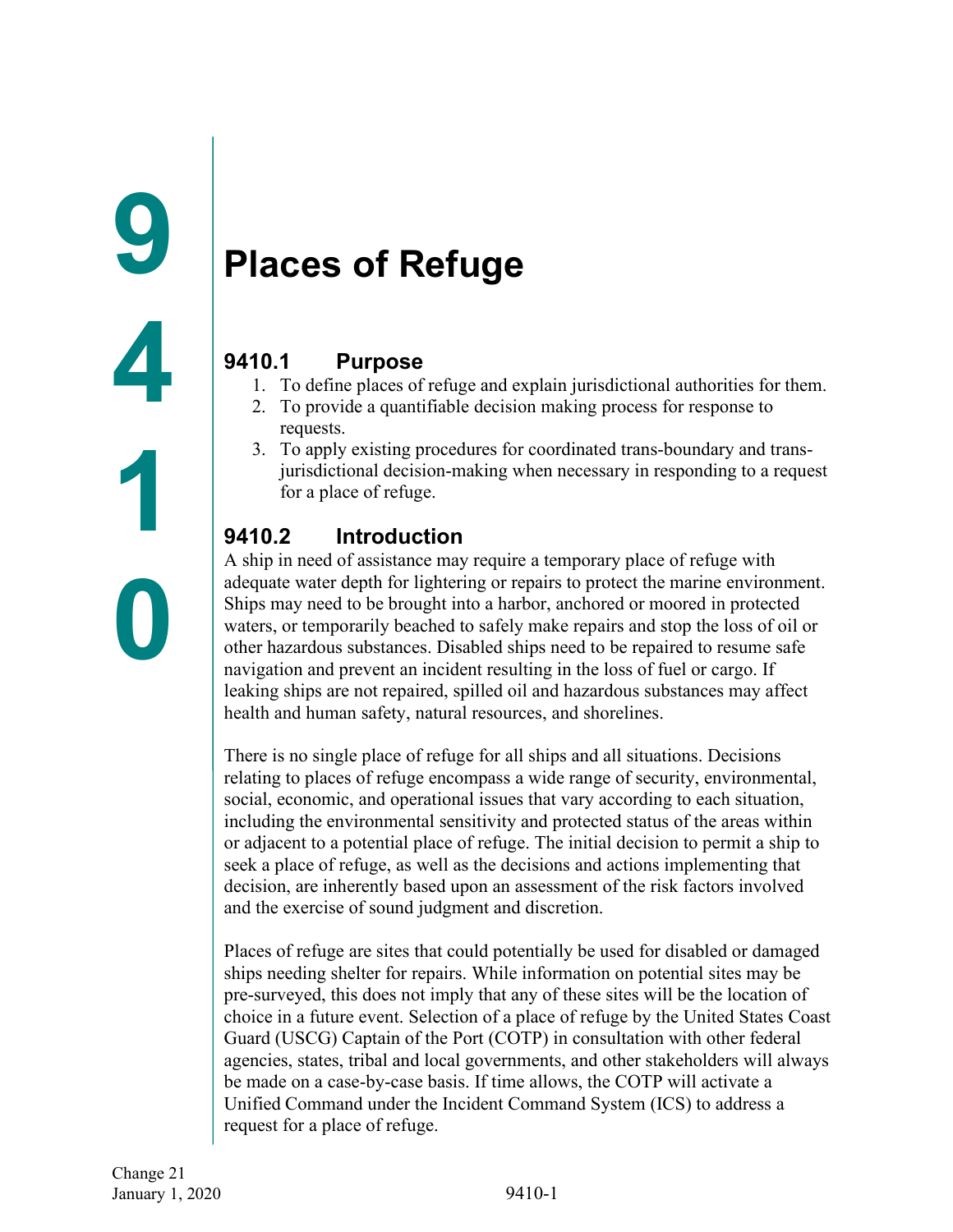When a place of refuge incident occurs that involves, or may involve, the international border, a response will be activated as per the Joint Canada/United States Pacific Response Plan. Similarly, if a Place of refuge incident is likely to involve more than one Area Contingency Plan, existing cross-jurisdictional protocols will be activated.

This section incorporates a decision-making process and recommended procedures for appropriate authorities and vessel masters to use when requesting a place of refuge. The guidelines in this section incorporate the Guidelines on Places of Refuge for Ships in need of Assistance adopted by International Maritime Organization (IMO) and assume use of ICS to manage the incident.

When safety of life is involved, existing search and rescue conventions and protocols should be used. When a ship is in need of assistance but life safety is not jeopardized, these guidelines should be followed to evaluate whether a ship should remain in the same position, continue on its voyage, be brought into a place of refuge, be taken out to sea, or be scuttled intentionally in deep water.

### <span id="page-4-0"></span>**9410.3 Definitions**

*Ship in need of assistance* means a ship in a situation, apart from one requiring rescue of persons on board that could lead to loss of the vessel or an environmental or navigational hazard.

A *ship* is defined as any vessel (self-propelled or non-self-propelled) that can be used for the commercial carriage of cargo or passengers, as well as noncommercial applications, including, but not limited to, freight ships, tank ships, deck barges, tank barges, and large yachts.

*Place of refuge means* a place where a ship in need of assistance can take action to stabilize its condition and reduce the hazards to navigation, and to protect human life and the environment. Places of refuge can be man-made harbors, ports, natural embayments, or offshore waters.

*Guidelines* mean each of the decision-making guidelines and matters set forth above and below. Notwithstanding any such words as "may," "should," "will," "must," or "shall," these guidelines are intended solely as factors that may be considered with respect to the exercise of judgment in deciding whether, where, and when to direct or permit a ship to seek a place of refuge, as well as considered during the execution and implementation of any such decisions.

*Force Majeure* is a doctrine of international law that confers limited legal immunity upon vessels that are forced to seek refuge or repairs within the jurisdiction of another nation due to uncontrollable external forces or conditions. This limited immunity prohibits coastal state enforcement of its laws which were breached due to the vessel's entry under force majeure.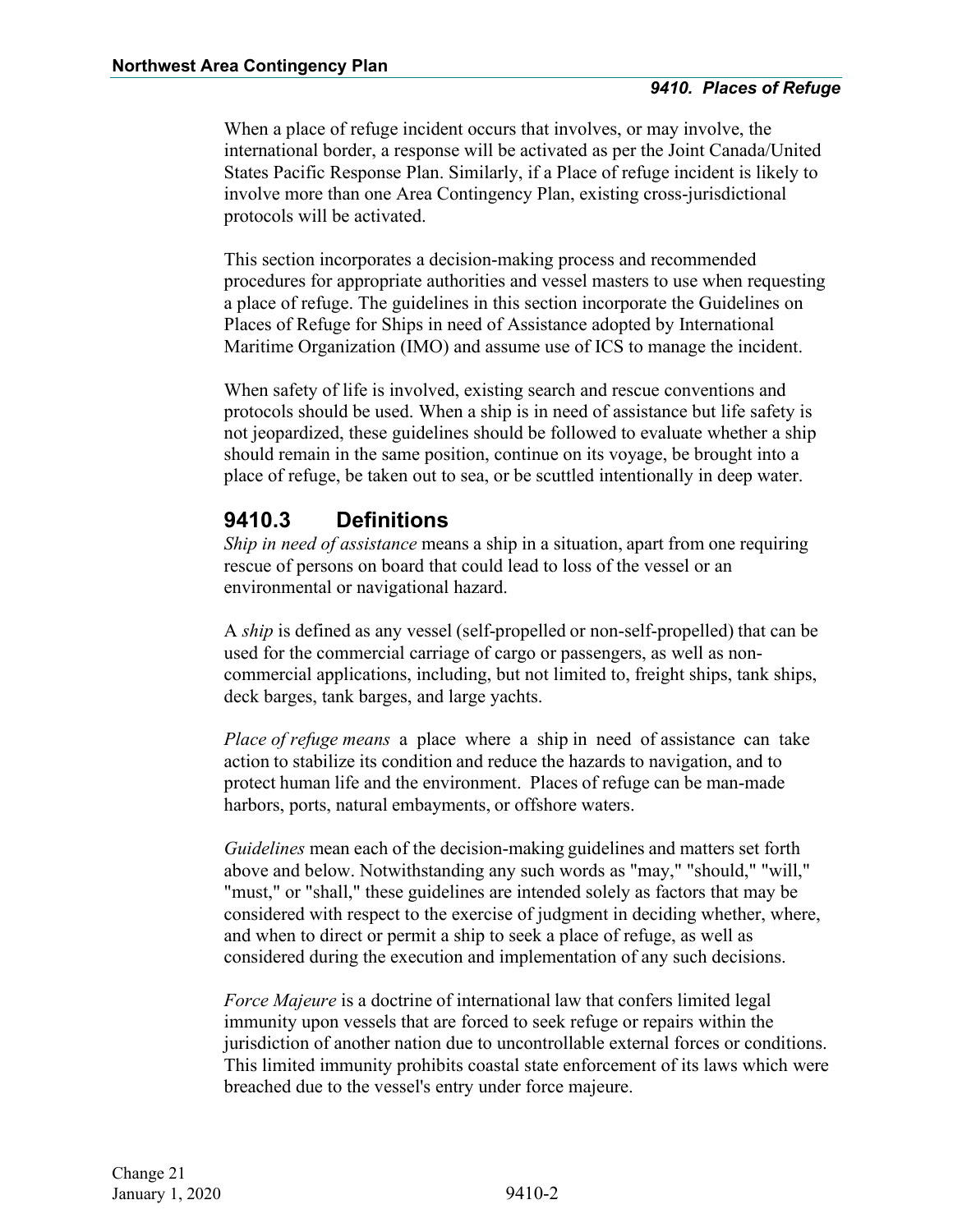### <span id="page-5-0"></span>**9410.4 Jurisdiction**

Under 33 Code Federal Regulations (CFR) 6.04, the USCG COTP has authority to order ships into and out of ports, harbors, and embayments to protect the public, the environment, and maritime commerce. The COTP is the designated Federal On-Scene Coordinator (FOSC) for the United States coastal zone per the National Oil and Hazardous Substances Pollution Contingency Plan (40 CFR 300) (a)(1). There may be some maritime homeland security situations where the COTP, acting as the Federal Maritime Security Coordinator, may have access to Sensitive Security Information and/or classified information—not readily shareable with other stakeholders—that may impact on the final disposition of a vessel requesting "Force Majeure" or permitting a vessel to seek a place of refuge or approval of a salvage plan. These circumstances are dealt with on a case by case basis and information shared with other agencies on a "need to know" basis.

The States of Oregon, Washington, and Idaho have authority to represent and protect state interests for incidents within State waters. Each state has jurisdiction over state-owned shoreline and in nearshore waters out to 3 miles. In Washington and Oregon, State On-Scene Coordinators (SOSCs) are pre-designated by the Department of Ecology and the Department of Environmental Quality, respectively. In the State of Idaho, a SOSC is designated at the time of an incident by the Bureau of Homeland Security. Although Idaho does not have a coast, it does have a port that might potentially be used as a place of refuge.

Local governments or port authorities may have authority over near shore waters, including ports and harbors. If so, a local government or port representative may serve as a Local On-Scene Coordinator per the Northwest Area Contingency Plan.

Resource agencies have authority to manage their lands, marine areas, wildlife, habitat, and resources as mandated in their laws and regulations. Resource agencies fill positions in the ICS and provide resource information to the Unified Command. In addition, resource agencies are members of the Region 10 Regional Response Team (RRT).

Tribal governments may own land and have fishing rights in marine areas that could be impacted by a ship seeking a place of refuge. If so, a tribal government representative(s) may fill positions in the ICS or may serve as a Local On-Scene Coordinator per the Northwest Area Contingency Plan.

The master of the ship has control of the ship and is responsible for requesting a place of refuge from the COTP. The master provides details on the status of the ship and justification for needing a place of refuge per the IMO Guidelines on Places of Refuge.

### <span id="page-5-1"></span>**9410.5 Management Structure to Address Places of Refuge**

If time allows, the COTP should consult with appropriate federal, state, and local stakeholders via the RRT or other appropriate mechanism to address a request for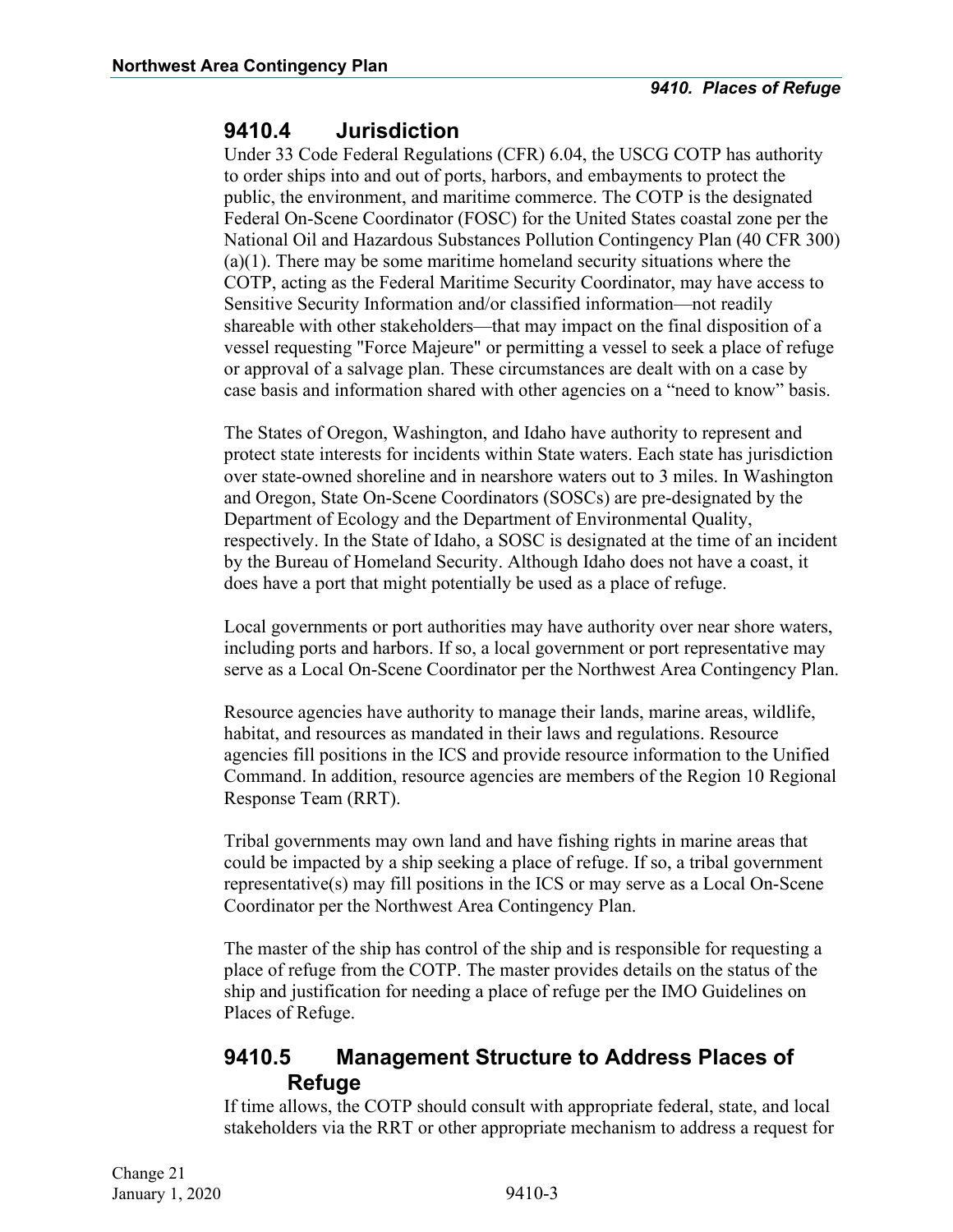a place of refuge. A Unified Command may be activated as required. The Unified Command should provide an opportunity for consultation with resource agencies, tribal governments, local authorities, and other stakeholders as appropriate. Technical specialists such as marine engineers, maritime pilots, vessel inspectors/surveyors, or salvors may be activated to assist in managing the incident. The Unified Command should utilize the checklists, Decision Making Memo, or the Quick Decision Guide provided in this section and annexes, based on pre-identified information whenever available, to determine the risks associated with the request. Once identified, an analysis should be performed balancing the public and environmental risks with the risks to the ship and the ship/cargo owner in order to decide if and where to move a ship in need of assistance.

If there is not time to activate a Unified Command or the RRT, the COTP will decide whether to grant or deny the request for a place of refuge. To the extent possible, the COTP should use the checklists, Decision Making Memo, or Quick Decision Guide provided in this annex, and reference pre-identified information on potential places of refuge for the immediate area in order to select an appropriate site. Following the decision, the COTP should immediately notify appropriate stakeholders.

Attachment A contains a list of potential stakeholders in Idaho, Oregon, and Washington for ships requiring a place of refuge.

Attachment B provides a template for pre-identified information to support the decision-making checklists below, consistent with sections 3.5 to 3.6 of the IMO Guidelines on Places of Refuge for Ships in Need of Assistance.

Attachment C is a template for the Decision Making Memo.

Attachment D is a Quick Decision Guide.

### <span id="page-6-0"></span>**9410.6 Decision-Making Process**

The COTP, in consultation with Unified Command if formed and, if available, the RRT, should perform an objective analysis of the advantages and disadvantages of allowing or not allowing a ship in need of assistance to proceed to a place of refuge, to the extent possible. This analysis should identify the locations that meet the operational requirements of the ship and identify the potential environmental, social, economic, and security impacts at each site. The COTP will consider these multiple factors to determine the appropriate course of action to prevent and mitigate the short- and long-term impacts to public health and the environment, local commerce, the ship, and the ship/cargo owners.

The COTP should evaluate consequences to the vessel and the environment:

- If the ship remains in the same position,
- If the ship continues on its voyage,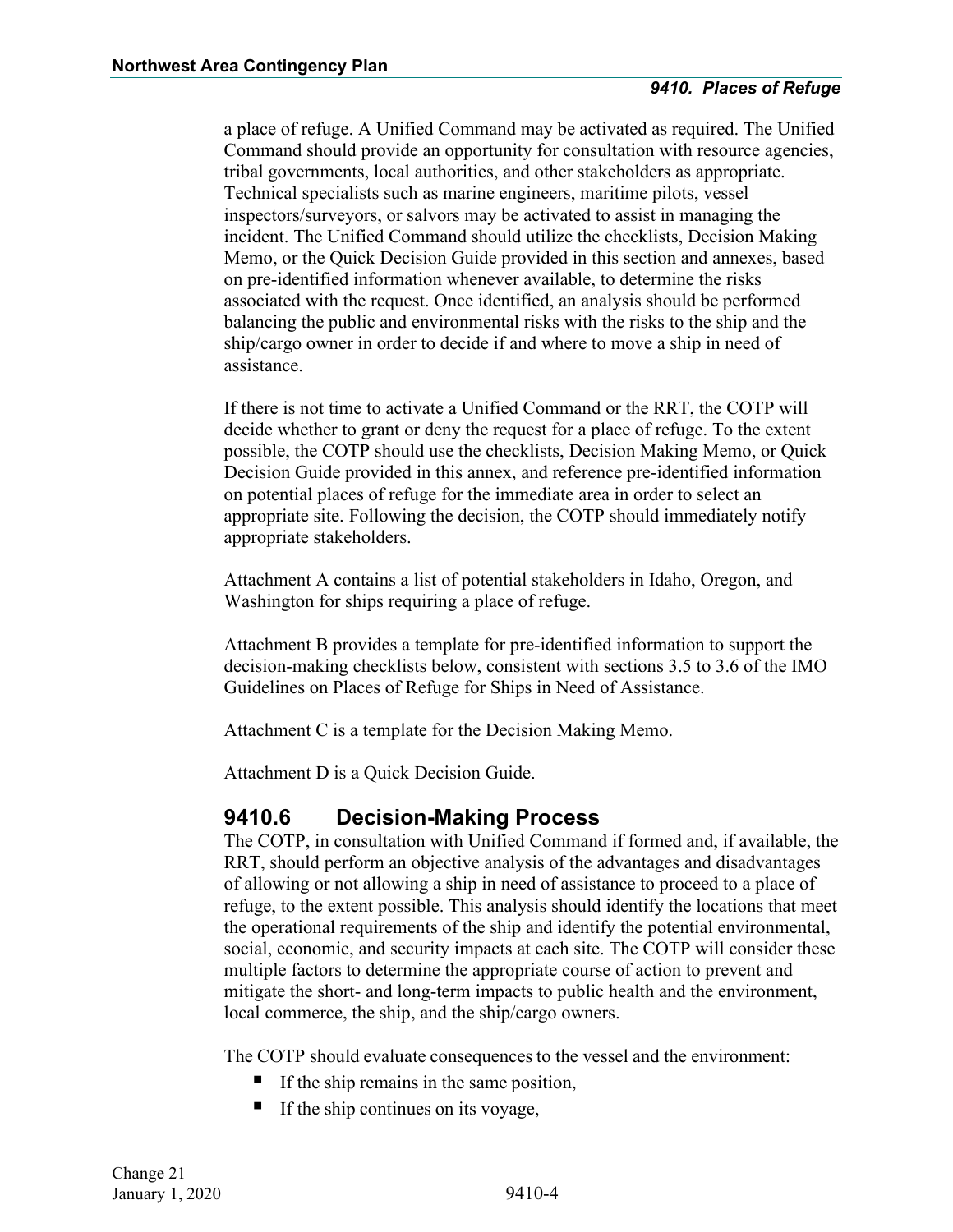- If the ship reaches a place of refuge,
- If the ship is taken out to sea, or
- $\blacksquare$  If the ship is intentionally scuttled in deep water.

The decision-making process should evaluate each of these options using the following steps to determine if a ship in need of assistance should be granted a place of refuge. These steps are not in prioritized order, but should be addressed as part of a total assessment for each of the five options above.

### <span id="page-7-0"></span>**9410.6.1 Step 1 Request for Place of Refuge**

The master of the ship, or his/her representative (the operating company and/or salvor), should request a place of refuge from the appropriate USCG COTP (or appropriate Canadian authority). The master should provide as much information as possible, including:

- The status of the ship, crew, passengers, and weather;
- Medical issues, deaths, or need for evacuation of crew and/or passengers;
- The reasons the ship needs assistance and the specific assistance required;
- Intended actions and potential consequences if the request for a place of refuge is denied;
- If the ship is flooding, whether the pumping system is operable and is keeping up with the flooding rate;
- Status of vessel steering, propulsion, and firefighting capability;
- The steps already taken to mitigate the problem, and results;
- What needs or requirements will the ship have once in a place of refuge; and
- Status of notifications completed by master: i.e., owners/operators/agents/ Qualified Individuals/class society, etc.

### <span id="page-7-1"></span>**9410.6.2 Step 2 Consultation with Appropriate Agencies**

When time allows, the COTP should consult with appropriate agencies via the RRT to address the issue and activate a Unified Command when the situation dictates. If a Unified Command is activated, the Port of Refuge Decision Making Memo located in this chapter may be utilized to provide a methodology for the Port of Refuge decision making. If there is insufficient time to utilize the POR Decision Making Memo the Quick Decision Guide located in this chapter may be used.

If there is not time to consult with partner agencies, the COTP should grant or deny the request for a place of refuge and inform the state or province, other concerned agencies, and appropriate stakeholders at the earliest time to determine if any protective measures are required.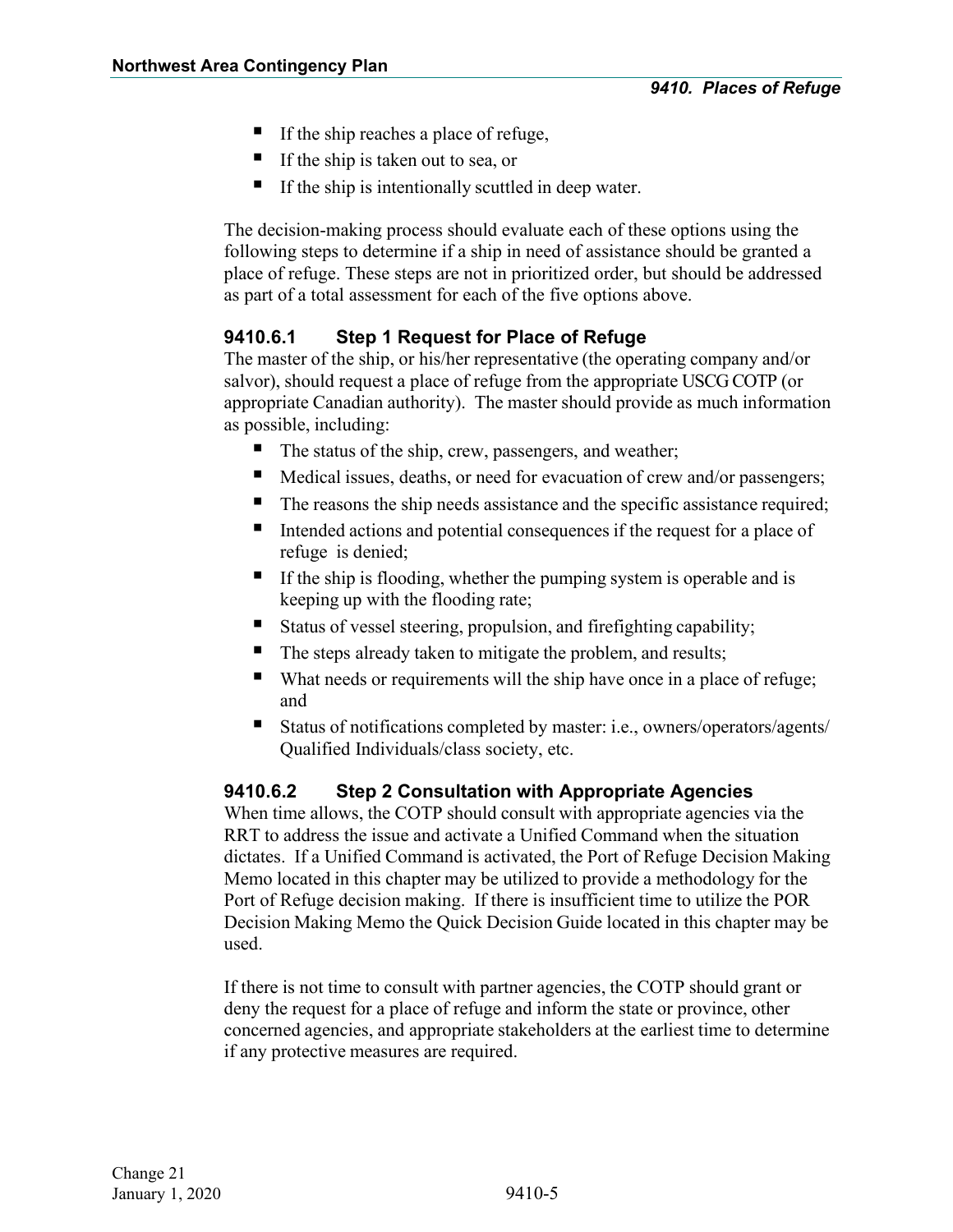### <span id="page-8-0"></span>**9410.6.3 Step 3 Captain of the Port or Unified Command Response Steps**

In either case, the COTP or Unified Command should:

- Require the vessel master or owner/operator or agent, Qualified Individual etc., to contract with a salvor and oil spill response organization, or other specialized contractor if this has not already been done;
- As the situation dictates, establish a Command Post and prepare to initiate a response;
- $\blacksquare$  If the vessel is drifting, determine its trajectory to shore and potential impact sites;
- Notify the Federal Bureau of Investigation Intelligence Coordination Center or the Department of Homeland Security Homeland Security Operations Center if there are any security concerns;
- When appropriate and if time allows, dispatch an inspection team with expertise appropriate to the situation to board the ship and evaluate conditions; depending on risk, sea conditions, security risk, nature of distress etc.
- Confer with the USCG Marine Safety Center Salvage Engineering Response Team, the vessel owners or naval architects.
- Evaluate the factors in the following sections to determine if the ship in need of assistance should remain in the same position, continue on its voyage, be taken out to sea, be scuttled intentionally, or be directed to a place of refuge.

### <span id="page-8-1"></span>**9410.6.3.1 Human Health and Safety**

Safety and Health condition of those on board, as well as risks to public safety.

### <span id="page-8-2"></span>**9410.6.3.2 Environment**

 The environmental consequences of staying put, continuing on its voyage, being taken out to sea, being intentionally scuttled in deep water, or going to a place of refuge (reference Step 5 below).

### <span id="page-8-3"></span>**9410.6.3.3 Ship Status and Risk Factors**

- $\blacksquare$  The kind and size of the ship;
- $\blacksquare$  The status/seaworthiness of the ship, including, buoyancy, stability, structural integrity, availability of propulsion and power generation, docking ability, progressive deterioration, etc.;
- Types, quantities, hazards, and condition of petroleum products, hazardous substances, and/or other cargo onboard;
- The impending threat to the ship or its product;
- Weather conditions and forecasts;
- The master's ability to navigate the ship or need for a pilot;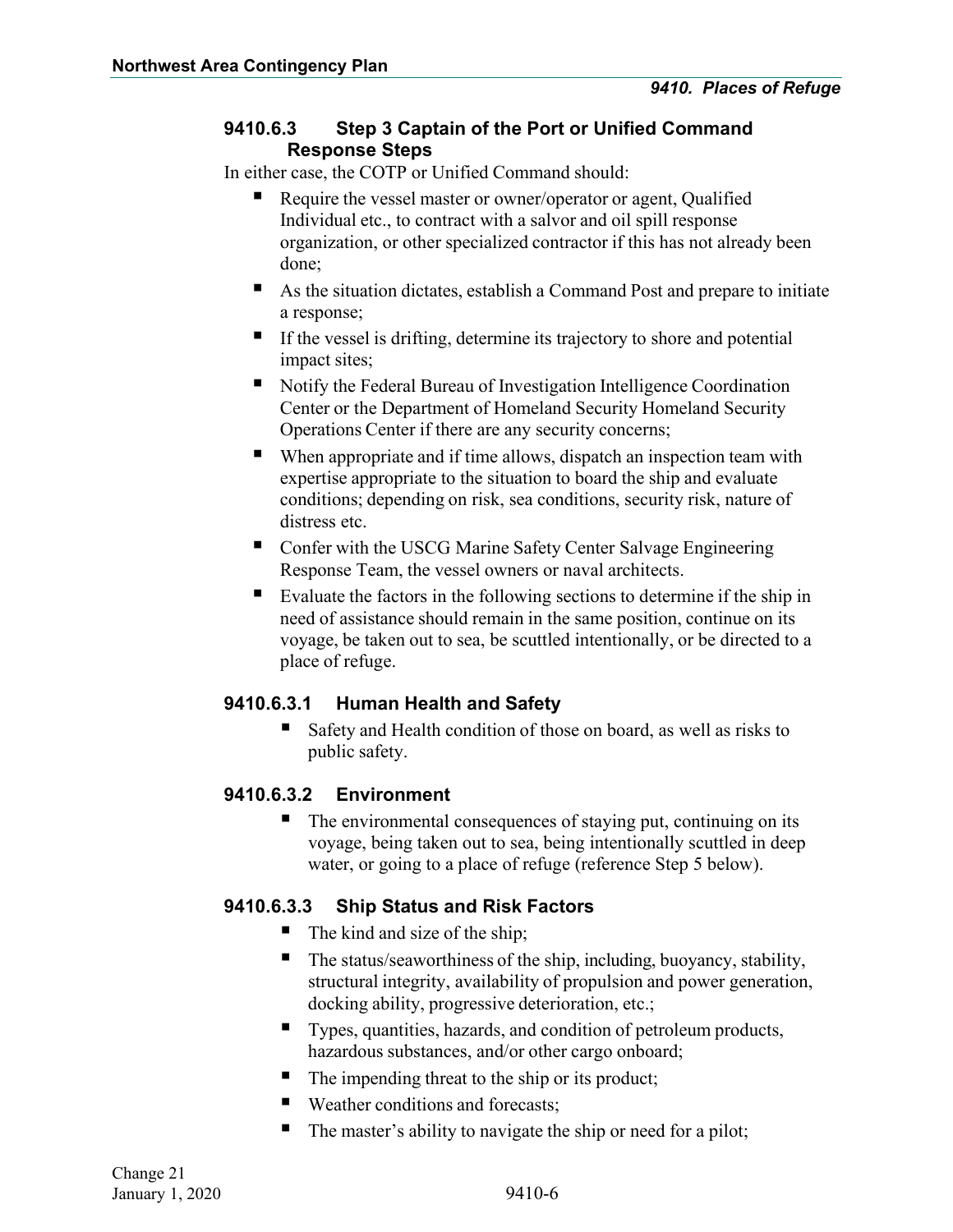- Distance and estimated time to reach a place of refuge;
- Vessel traffic in the area where the ship is currently located;
- **Mitigation measures already taken; and**
- Determine crew status: health, staffing levels, etc.

### <span id="page-9-0"></span>**9410.6.3.4 Response & Salvage Resources**

- Availability of rescue tugs/tow vessels of sufficient size and power to aid the ship in distress;
- Salvage and spill response resources on-scene with the ship and available during transit;
- Vessel traffic in the potential destination area;
- Access to a pier or dock with repair facilities; and
- Whether salvage and lightering can safely be performed at each alternative location.

### <span id="page-9-1"></span>**9410.6.3.5 Other Command Management Factors**

- **Provisions of financial security and insurance by the ship owner** operator;
- Agreement by the master and owner/operator of the ship to the proposals of the COTP/Unified Command;
- Public expectations and media outreach; and
- Capability of master to detain crew on board until cleared by Customs and Border Protection and USCG.

### <span id="page-9-2"></span>**9410.6.4 Step 4 Factors for Further Evaluation**

If the COTP/Unified Command determines that the risks are generally acceptable to direct a ship into a place of refuge, the following factors should be further evaluated to determine a specific place.

### <span id="page-9-3"></span>**9410.6.4.1 Human Health and Safety**

- Assessment of human factors, including crew fatigue and overall health;
- Safety of persons at or near the place of refuge with regard to risks of explosion, fire, and pollution;
- Security concerns associated with a port or harbor area;
- Available emergency response capabilities and evacuation routes and facilities; and
- Available firefighting and police capabilities.

### <span id="page-9-4"></span>**9410.6.4.2 Environment**

 Potential environmental and cultural impacts of pollution (reference Step 5 below) or the response to a pollution incident;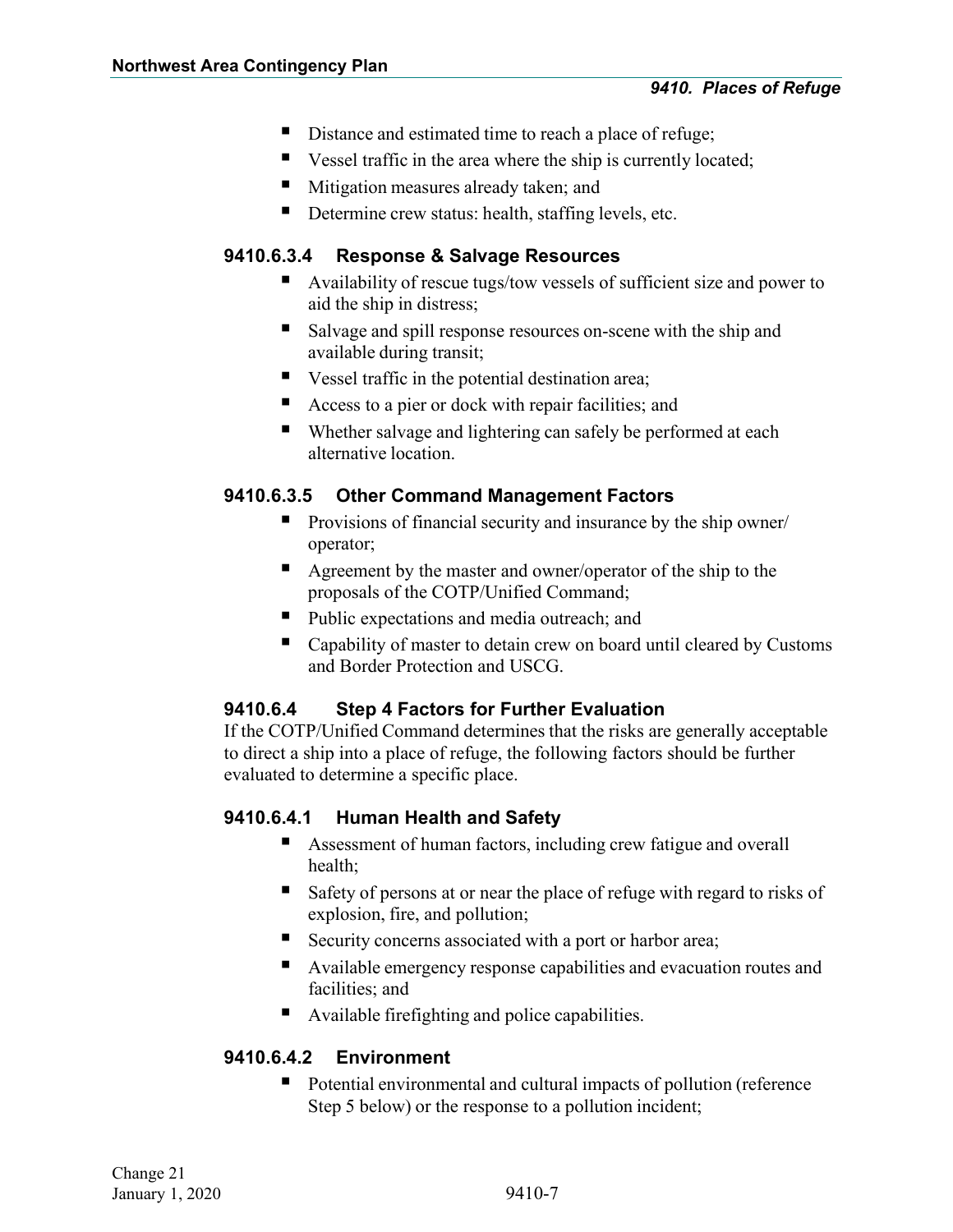- Existing resource protection strategies and availability of response resources to implement the strategies; and
- Status of potential places of refuge (protected status, commercial area, near population centers).

### <span id="page-10-0"></span>**9410.6.4.3 Port or Anchorage Area Criteria**

- Type and size of the ship in relation to the size of the place of refuge;
- Adequate water depth to accommodate the ship;
- Navigational approach, including vessel traffic and associated risks;
- Pilotage requirements;
- Tides and currents:
- Seasonal conditions such as ice:
- Anchoring ground or suitable docking facilities;
- Availability of repair facilities such as dry docks, workshops, and cranes;
- Availability of facilities which can handle dangerous cargo;
- **Military operations in vicinity;**
- Availability of cargo transfer and storage facilities;
- $\blacksquare$  Land and/or air access:
- Weather and sea state, including prevailing winds;
- Requirements from port authorities, area landowners/managers; and
- $\blacksquare$  Are the proposed activities specifically prohibited and/or are there permitting or notification requirements that need to be followed, i.e., national marine sanctuary permit?

### <span id="page-10-1"></span>**9410.6.4.4 Beaching Site Criteria**

- Depth of water, not covering vessel deck;
- The type of shore bottom;
- Navigational approach and pilotage requirements;
- Seasonal conditions such as ice;
- Openness of the site to ocean waves/currents;
- $\blacksquare$  Land and/or air access;
- **Prevailing wind patterns and forecasts;**
- Tidal range; and
- Vessel stability and structure for beaching.

### <span id="page-10-2"></span>**9410.6.4.5 Economic Factors**

- Potential economic impacts of pollution;
- Potential disruptions to other port operations or marine commerce;
- Potential impacts on local fisheries, commercial fisheries, and/or natural resources exposed on the transit route;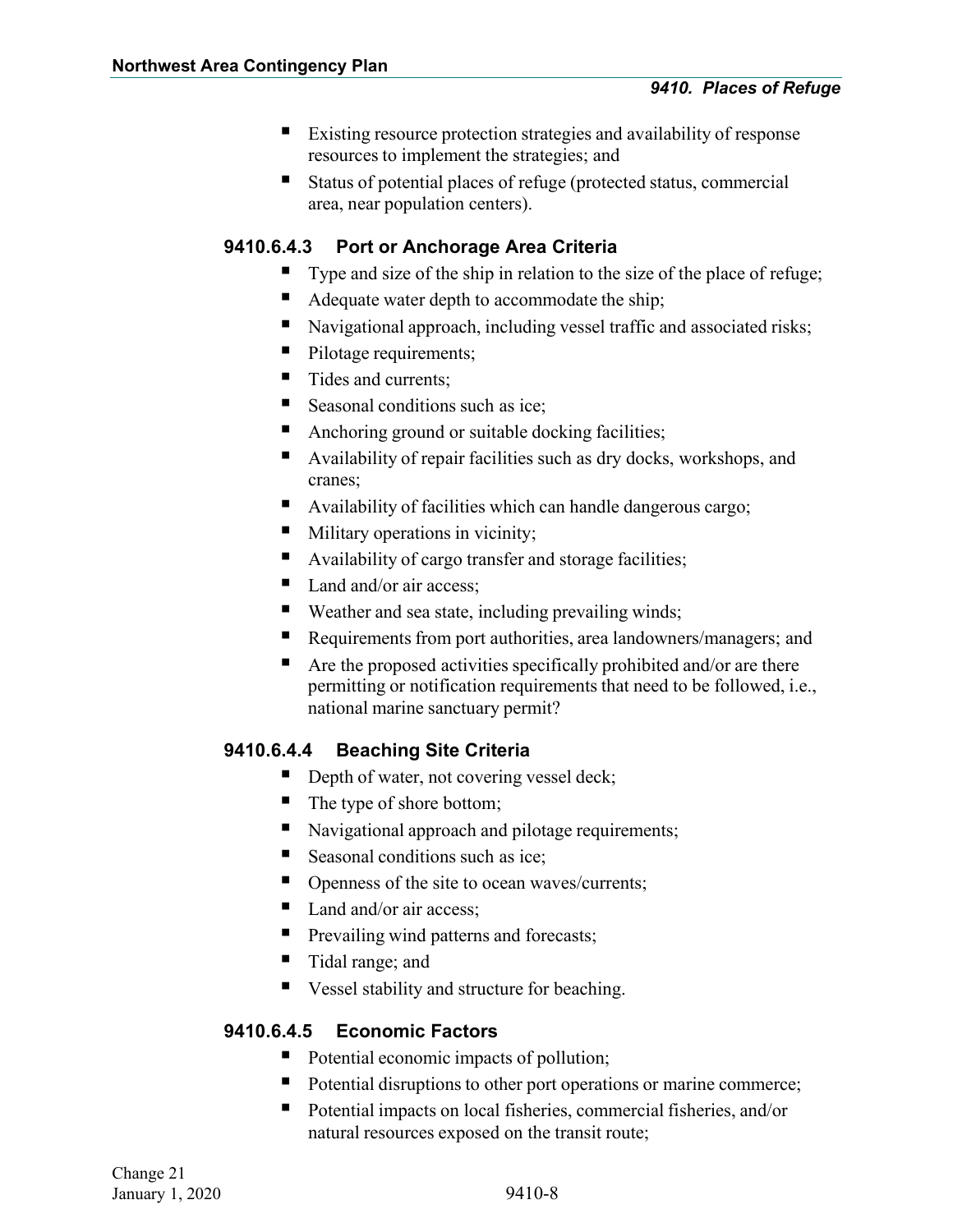- Economic impact of the decision on the ship operator/owners and the cargo owner; and
- Economic impact related to loss of natural resources, area quality and recreational use.

#### <span id="page-11-0"></span>**9410.6.4.6 Response, Salvage, Firefighting, and Repair Resources**

- Available salvage and spill response resources;
- Available firefighting resources;
- Availability of appropriate and compatible lightering equipment and receiving vessels;
- Availability of product storage (e.g., tank barge, shore-side storage tank, or other ships);
- Availability of skilled labor and trained personnel;
- Access to repair equipment and facilities;
- Availability of cargo reception and storage facilities;
- Salvage and response vessel access to the "place of refuge";

### <span id="page-11-1"></span>**9410.6.4.7 Other Command Management Factors**

- Liability, insurance, and compensation issues and limits;
- Requirements of jurisdictional authorities for financial responsibility and bonding;
- Required notifications such as maritime pilots, Immigration, Customs, and security;
- Transnational or trans-jurisdictional coordination agreements/plans, if applicable; and
- Public expectations and media outreach.

### <span id="page-11-2"></span>**9410.6.5 Step 5 Environmental, Historic, and Cultural Factors in Determining Places of Refuge**

To protect environmental, historic, and cultural resources, the COTP/Unified Command should determine the presence of and proximity to the following for any place of refuge location:

- Resources at risk such as threatened or endangered species, seasonal breeding locations, or designated critical habitat;
- Essential fish habitat:
- Mariculture/aquaculture facilities;
- Other priority sensitive areas, including cultural and historic properties;
- Other resources, lands and/or waters with special designations;
- Offshore fisheries:
- Near shore fisheries:
- Subsistence use patterns and treaties;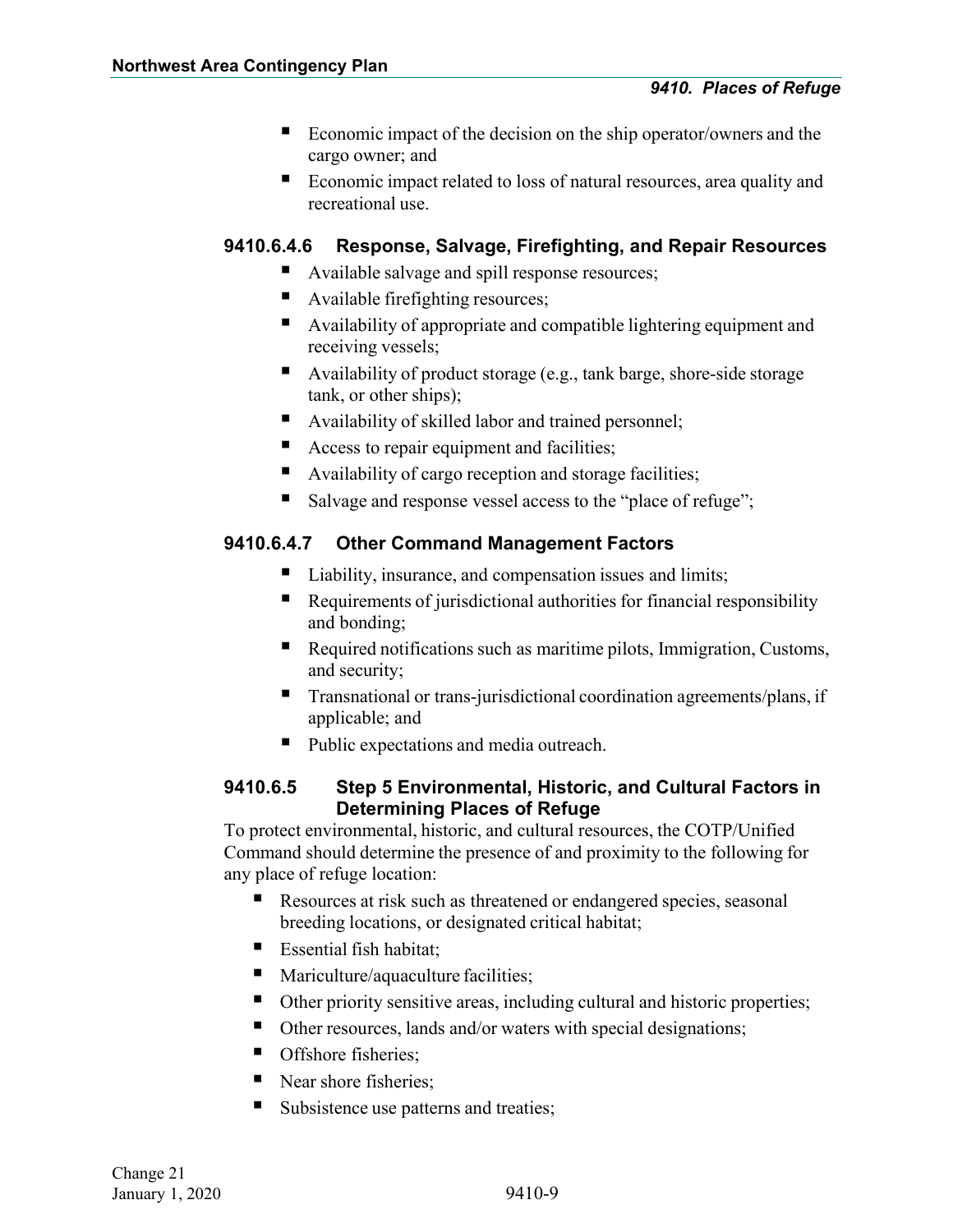- Recreation/tourism information; and
- **Spill trajectories.**

### <span id="page-12-0"></span>**9410.6.6 Step 6 Informing Authorities and Stakeholders**

After the final analysis has been completed and a decision made, the COTP or Unified Command, through a formal document (such as a Decision Memo), should ensure that other authorities and stakeholders listed in Attachment A are appropriately informed.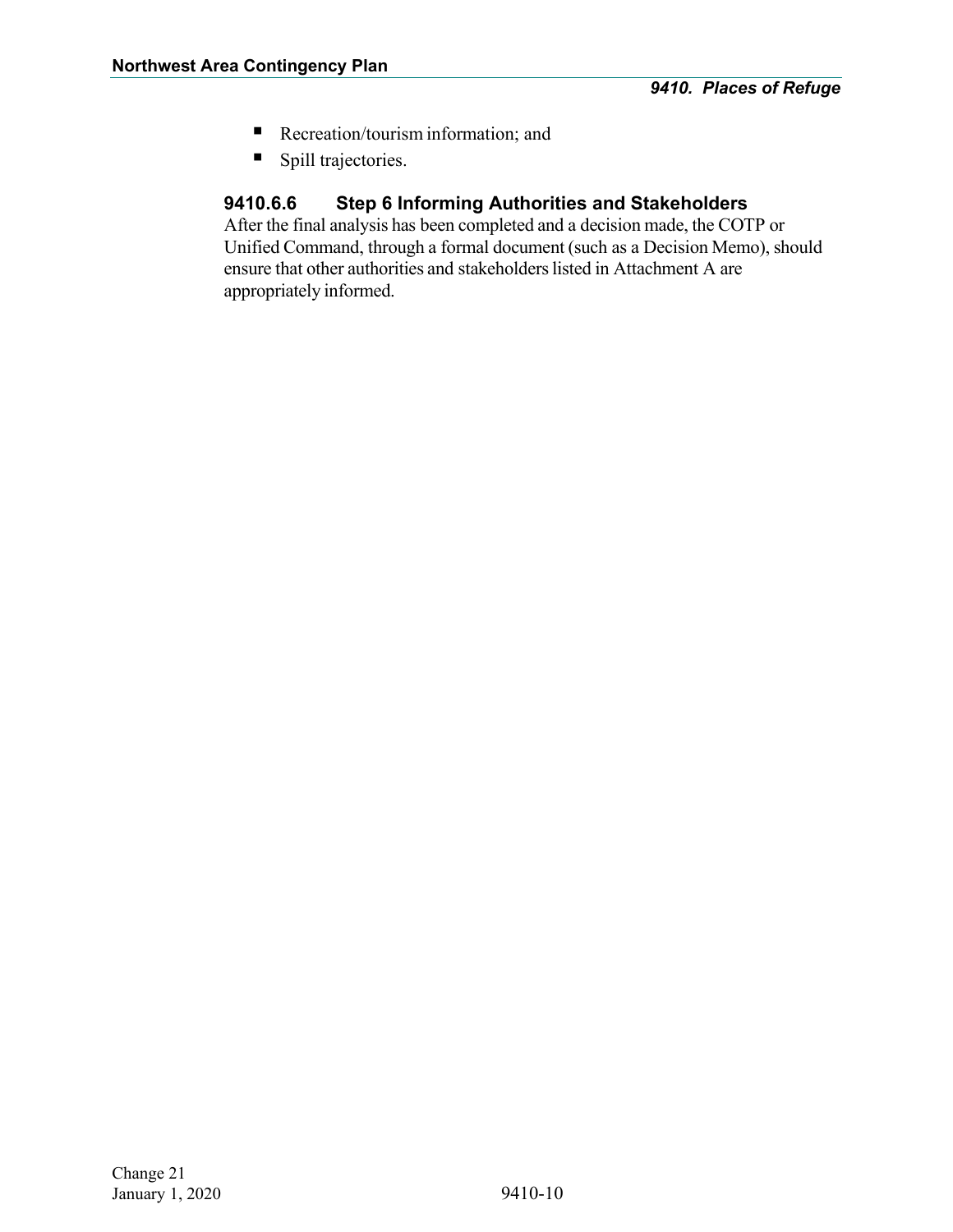### <span id="page-13-0"></span>**9410A Attachment A: Regional List of Potential Stakeholders for Incident-Specific Consultation Regarding Places of Refuge**

The Area Committee should ensure that current contact information is available through the committee members for the categories listed below:

Federal On-Scene Coordinator

State On-Scene Coordinator

Federal Natural Resource Trustees (list) State Natural:

Resource Trustees (list):

Federally Recognized Tribes or First Nations (list):

Land Owners/Land Managers in addition to trustees identified above (examples follow):

- Local (e.g., borough/municipal) governments
- Potentially impacted facility owners
- **Port Authorities**

Other Stakeholders or Agencies (examples follow):

- Regional Citizens Advisory Councils or other appropriate public interest groups
- Harbor Safety Committees
- Selected commercial operators (e.g., fish hatcheries, mariculture sites)
- Immigration, Customs, the Federal Bureau of Investigation, the Department of Homeland Security, and the Federal Emergency Management Agency
- **Maritime pilot groups serving the area**
- Center of Disease Control/state and local health departments.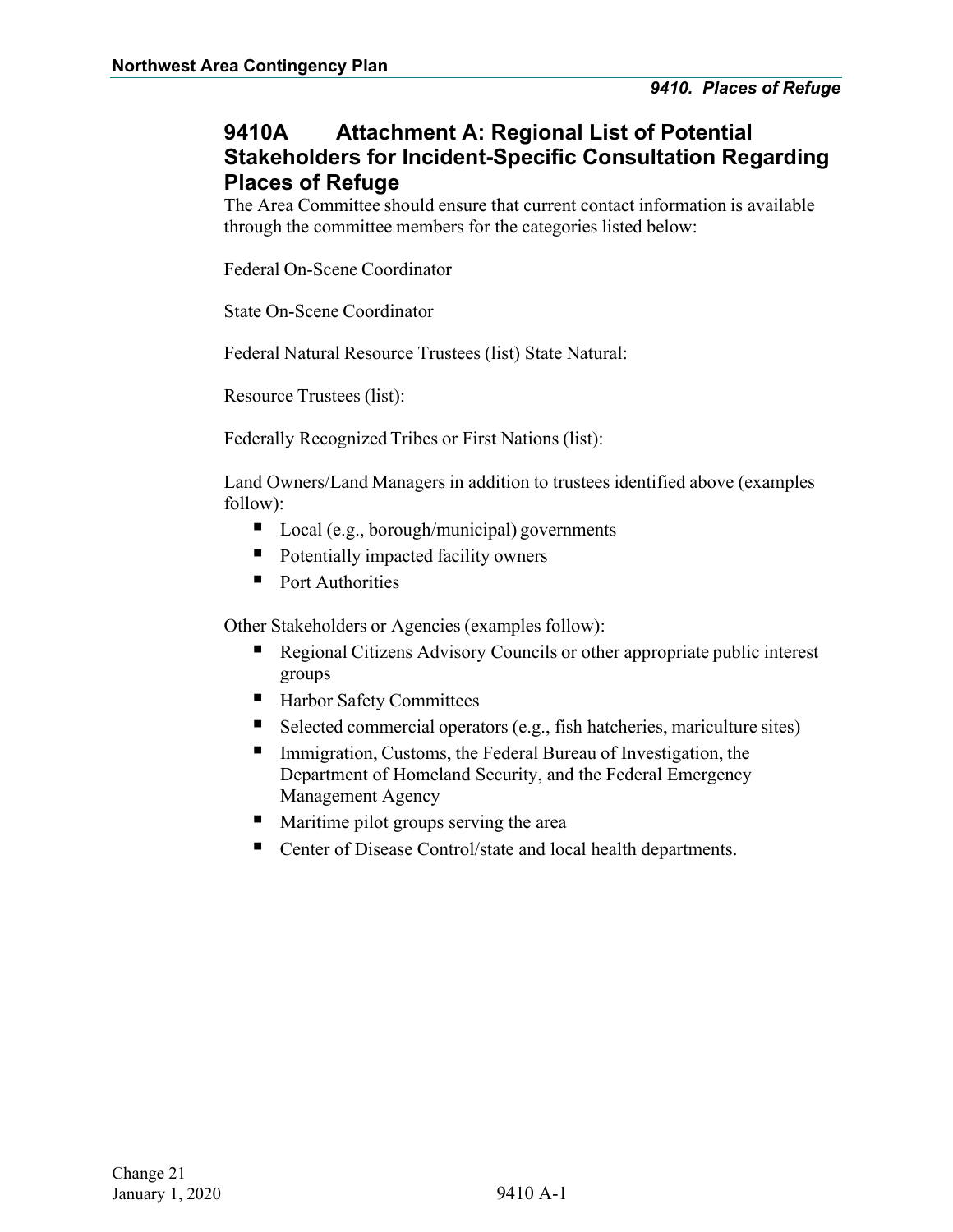### <span id="page-14-0"></span>**9410B Attachment B: Template for Pre-Identifying Information Necessary for Responding to Requests for Places of Refuge**

### <span id="page-14-1"></span>**Introduction**

Ideally, the Northwest Area Committee should gather information on all potential places of refuge in our area of responsibility. This attachment provides a template for the collection of general information on the planning region as well as specific information on sites such as docks and piers, anchorages and moorings, and possible beaching sites. The checklists in this template support the decisionmaking checklists in the Places of Refuge section by providing for the advance collection of information and are therefore crucial to expediting a place of refuge decision-making process.

While information on possible sites may be pre-inventoried, this does not imply that any of these sites will be the location of choice in a future event. Selection of a place of refuge by the United States Coast Guard (USCG) Captain of the Port (COTP) in consultation with other agencies and stakeholders will always be made on a case-by-case basis.

A workgroup may be established to pre-identify information on coastal port or places that will give the COTP valuable information on a decision to choose a place of refuge in an emergency situation. The workgroup may include representatives of the USCG, the state environmental agency (or agencies), appropriate federal and state natural resource trustees, local environmental and natural resource agencies, and marine pilots associations. In addition, native tribes and other interested and knowledgeable stakeholders should be invited to participate.

### <span id="page-14-2"></span>**9410B.1 General Information**

This is general information needed to assess a potential POR.

- Casualty risks associated with the routine vessel traffic routes in the planning area
- Availability of rescue tugs/tow vessels of sufficient size and power to aid the vessel in distress and predicted arrival times
- Salvage, lightering, firefighting and spill response resources available to this jurisdiction, including delivery times
- Transnational or trans-jurisdictional coordination agreements/plans, if applicable
- Shorelines likely to be impacted either during transits to a place of refuge or if refuge is denied:
	- Shoreline names and locations as appropriate
	- Shoreline types and generally acceptable cleaning methods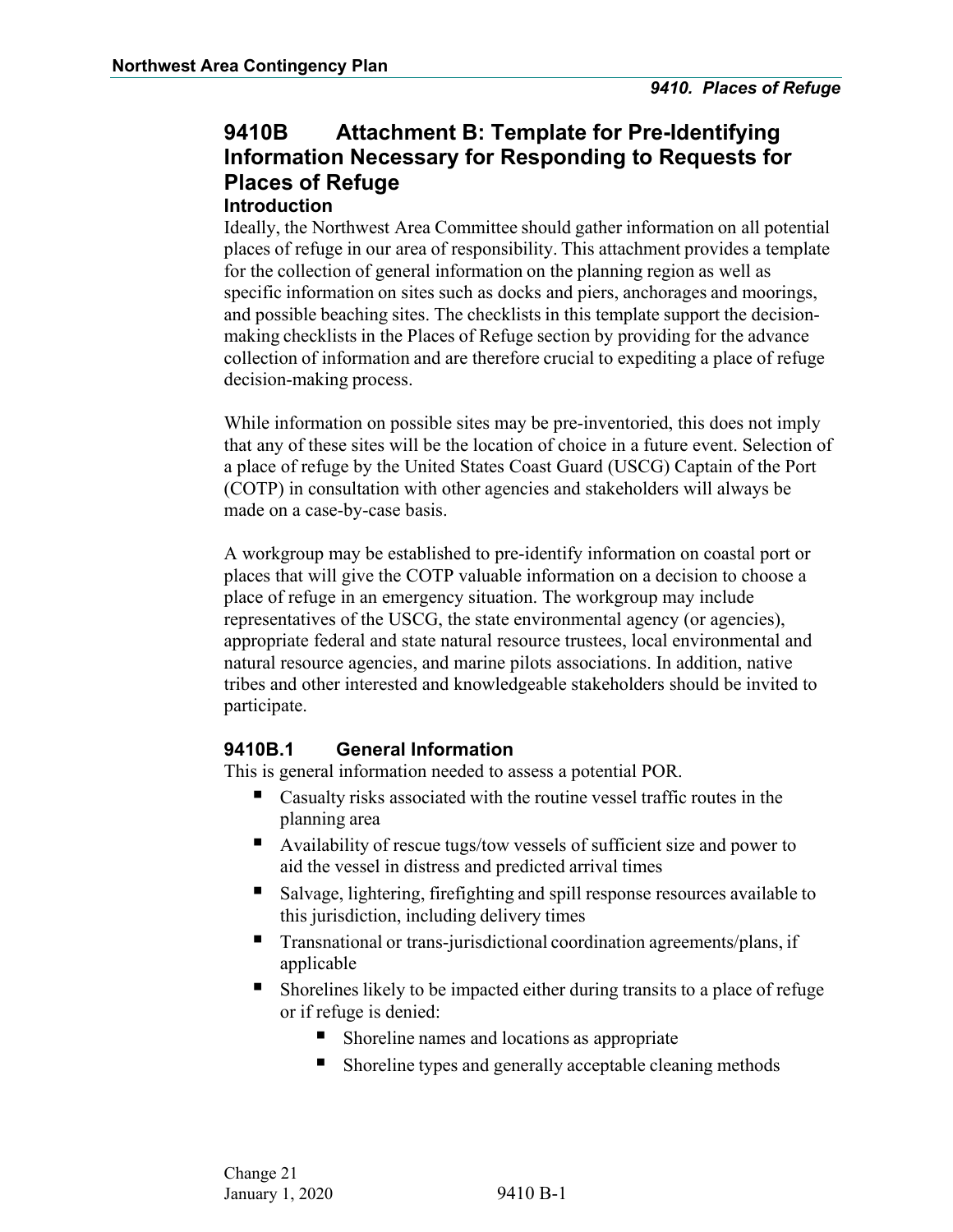- **Description of sensitive resources/areas along the coastlines likely** to be impacted, including fisheries, aquaculture sites, cultural and historic sites, threatened and endangered species, subsistence use, recreation/tourism, or specially designated lands or waters
- Existing resource protection strategies
- General wind/wave/current information and source for real-time tide/wind/wave/current information
- Seasonal conditions, such as ice
- Potential risks to populations along the coasts with regard to explosion, fire, and pollution; availability of evacuation routes
- General information on coastal vessel traffic patterns
- Other pertinent information

### <span id="page-15-1"></span><span id="page-15-0"></span>**9410B.2 Information for Use in Choosing Places of Refuge 9410B.2.1 Docks and Piers**

For each site:

- Site number [to correspond to map showing location]
- $\blacksquare$  Site name
- Site location (descriptive and latitude/longitude coordinates)
- Water depths at mean low tide
- Beach/shoreline types and generally accepted cleaning methods
- Bottom types
- General wind/wave/current information
- $\blacksquare$  Openness of the site to ocean waves/currents
- Source for real-time tide/wind/wave/current information
- Seasonal conditions, such as ice
- Standard navigational approach, including vessel traffic patterns and associated risks
- Pilotage requirements
- Nearby port operations and potential impacts
- Brief description of port facilities
- Brief description of repair facilities/capabilities/skilled labor
- Availability of cargo transfer and storage facilities
- Land and/or air access
- Risks to persons at or near the location with regard to explosion, fire, and pollution; availability of evacuation routes
- Description of sensitive resources/areas at the site and along potential access routes to that site, including fisheries, aquaculture sites, cultural and historic sites, threatened and endangered species, subsistence use, recreation/tourism, or specially designated lands or waters
- Existing resource protection strategies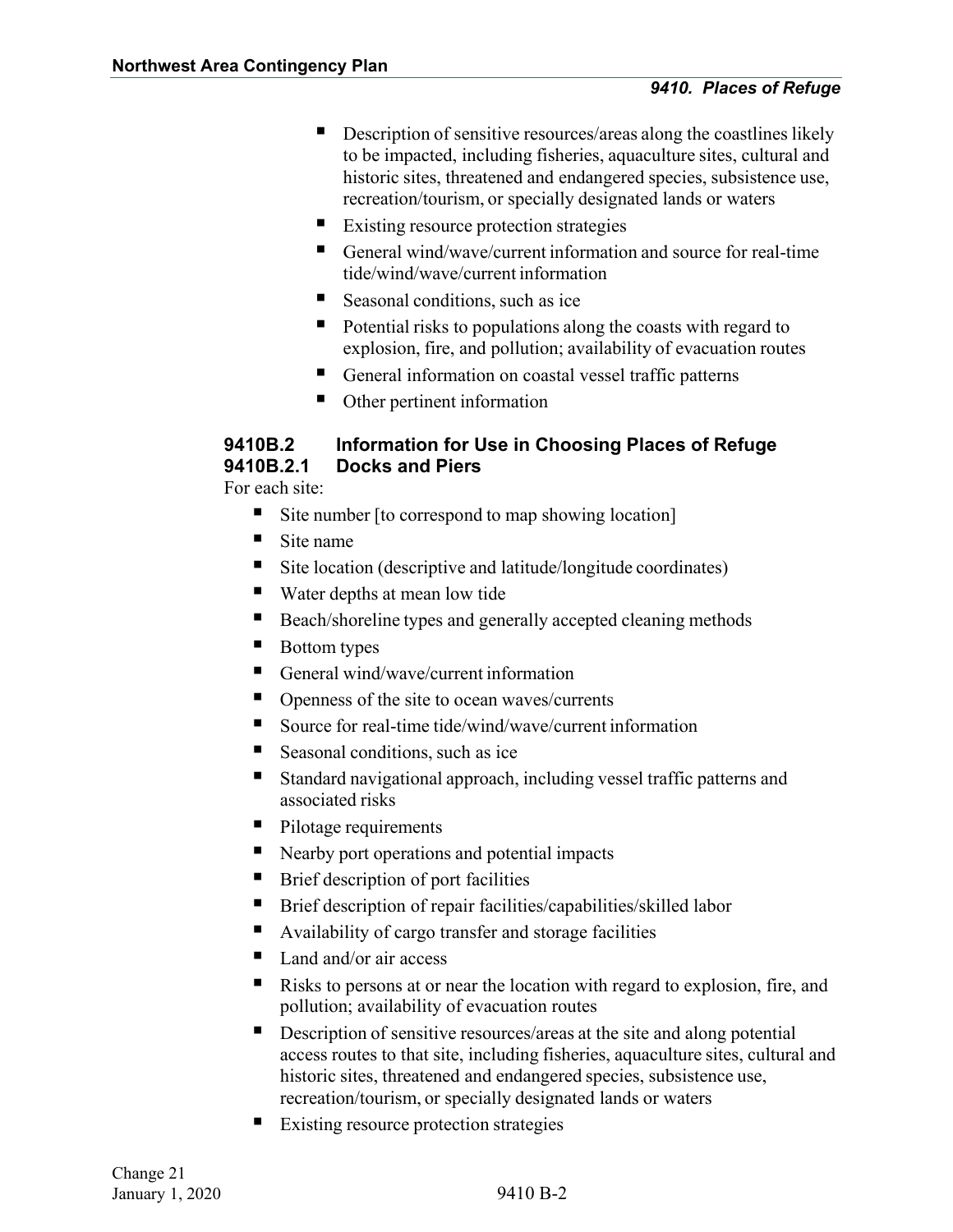- Availability of salvage, spill response, and emergency response resources including police and firefighting
- Security measures in place
- Requirements for permission from area landowners/managers
- Financial assurance requirements of port authorities
- Liability and compensation issues and limits
- Required notifications such as Immigration or Customs
- $\blacksquare$  Identification of stakeholders, including 24/7 contact information
- Other pertinent information

### <span id="page-16-0"></span>**9410B.2.2 Anchorages and Moorings**

For each site:

- Site number [to correspond to map showing location]
- $\blacksquare$  Site name
- Site location (descriptive and latitude/longitude coordinates)
- Water depths at mean low tide
- Beach/shoreline types and generally accepted cleaning methods
- Bottom types
- General wind/wave/current information
- Openness of the site to ocean waves/currents
- Source for real-time tide/wind/wave/current information
- Seasonal conditions, such as ice
- Standard navigational approach, including vessel traffic and associated risks
- Pilotage requirements
- Nearby port operations, if any, and potential impacts
- $\blacksquare$  Brief description of facilities (if any)
- Availability of cargo transfer and storage vessels
- Land and/or air access
- Risks to persons at or near the location with regard to explosion, fire, and pollution; availability of evacuation routes
- Description of sensitive resources/areas at the site and along potential access routes to that site, including fisheries, aquaculture sites, cultural and historic sites, threatened and endangered species, subsistence use, recreation/tourism, or specially designated lands or waters
- Existing resource protection strategies
- Availability of salvage, spill response, and emergency response resources, including police and firefighting, and their potential access to the site
- Security measures in place
- Requirements for permission from area landowners/managers, if applicable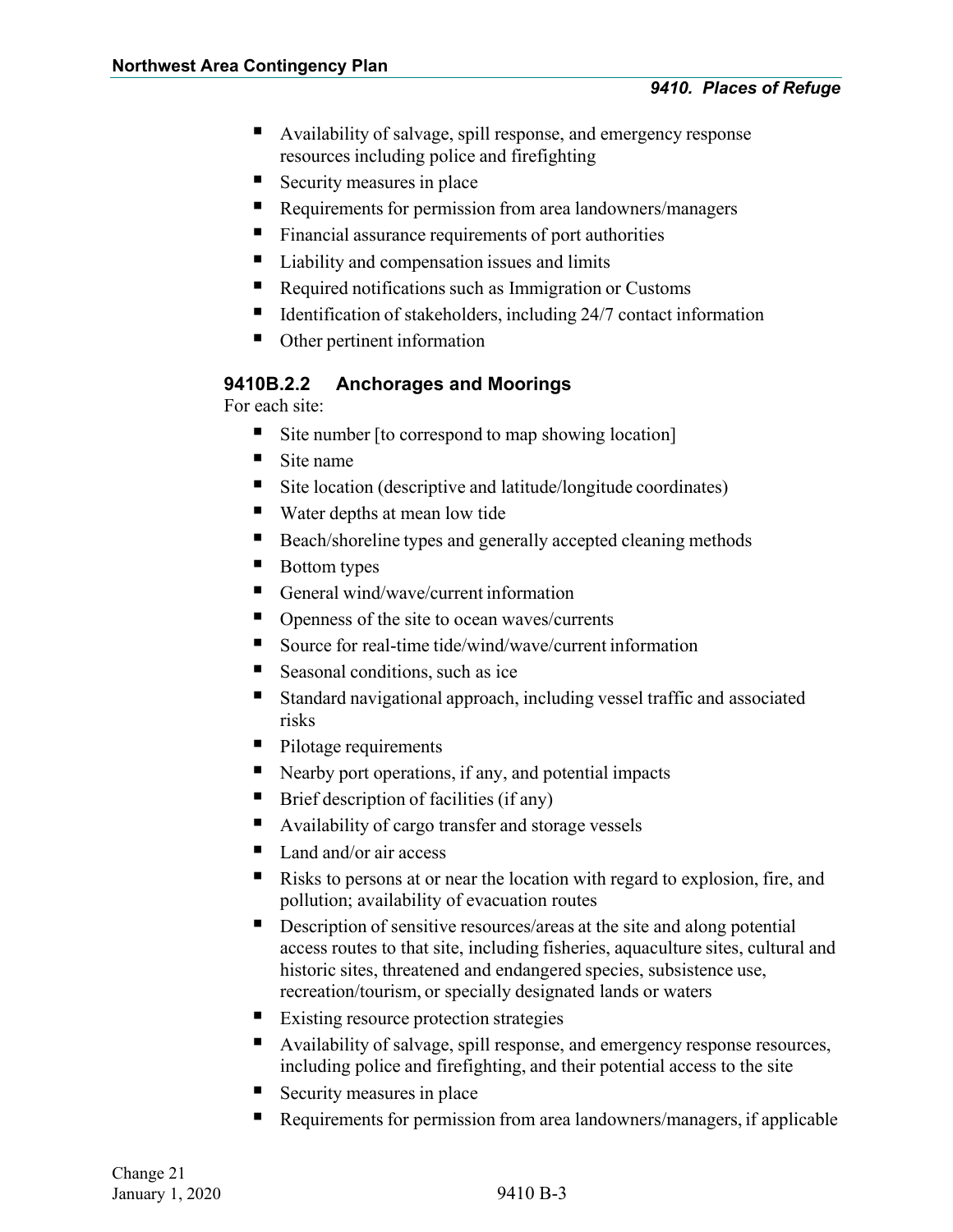- Financial assurance requirements of local port authorities, if applicable
- Liability and compensation issues and limits
- Required notifications such as Immigration or Customs
- $\blacksquare$  Identification of stakeholders, including 24/7 contact information
- Other pertinent information

#### <span id="page-17-0"></span>**9410B.2.3 Beaching Sites**

For each site:

- Site number [to correspond to map showing location]
- $\blacksquare$  Site name
- Site location (descriptive and latitude/longitude coordinates)
- Water depths at mean low tide
- Beach/shoreline types and generally acceptable cleaning methods
- Bottom types
- General wind/wave/current information
- Openness of the site to ocean waves/currents
- Source for real-time tide/wind/wave/current information
- Seasonal conditions, such as ice
- Standard navigational approach, including vessel traffic and associated risks
- **Pilotage requirements**
- $\blacksquare$  Nearby port operations, if any, and potential impacts
- Brief description of facilities (if any)
- Availability of cargo transfer and storage vessels and their potential access to the beaching site
- Land and/or air access
- Risks to persons at or near the location with regard to explosion, fire, and pollution; availability of evacuation routes
- Description of sensitive resources/areas at the site and along potential access routes to that site, including fisheries, aquaculture sites, cultural and historic sites, threatened and endangered species, subsistence use, recreation/tourism, or specially designated lands or waters
- Existing resource protection strategies
- Availability of salvage, spill response, and emergency response resources, including police and firefighting, and their potential access to the beaching site
- Security measures in place
- Requirements for permission from area landowners/managers, if applicable
- Financial assurance requirements of local port authorities, if applicable
- Liability and compensation issues and limits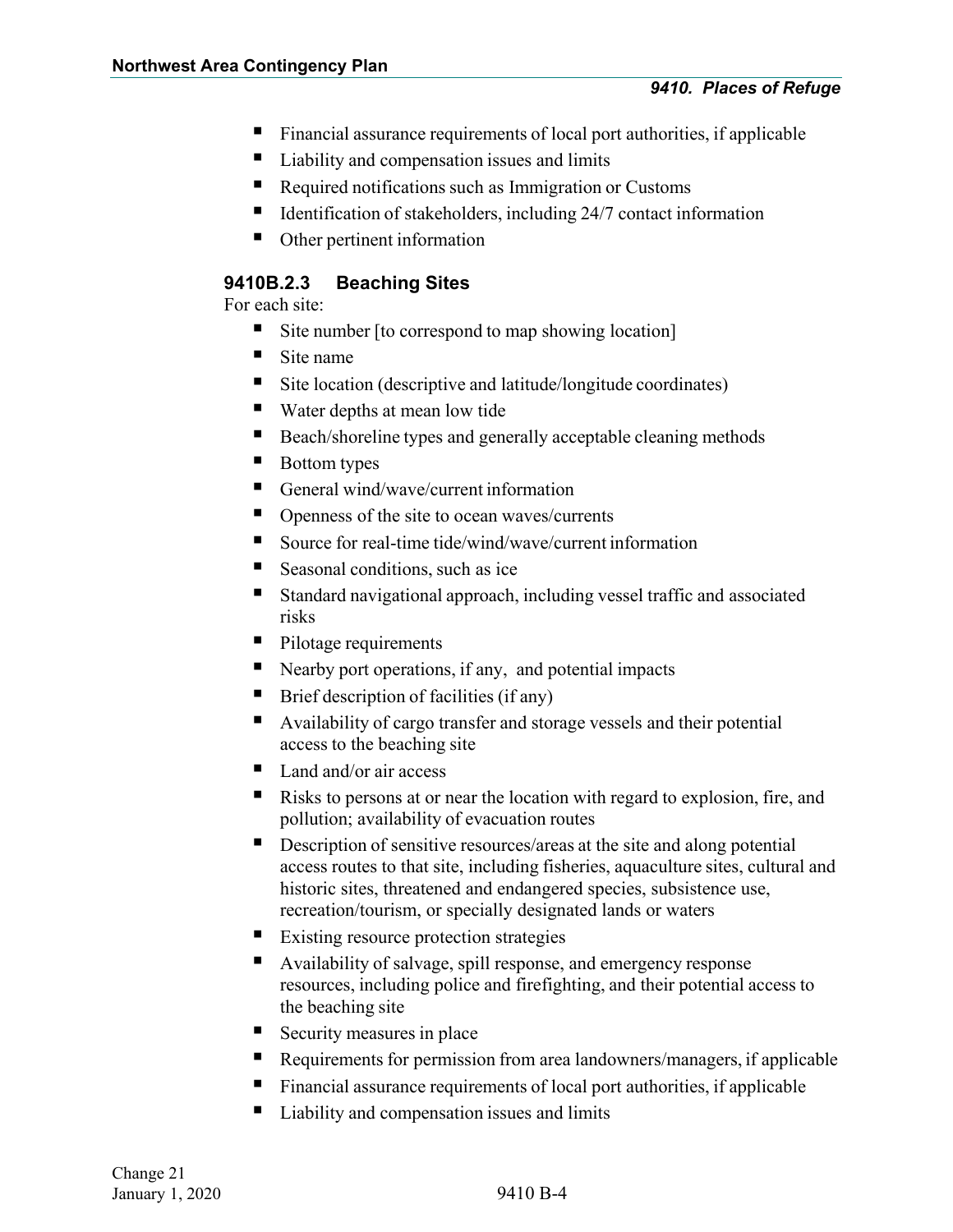- Required notifications such as Immigration or Customs
- $\blacksquare$  Identification of stakeholders, including 24/7 contact information
- Other pertinent information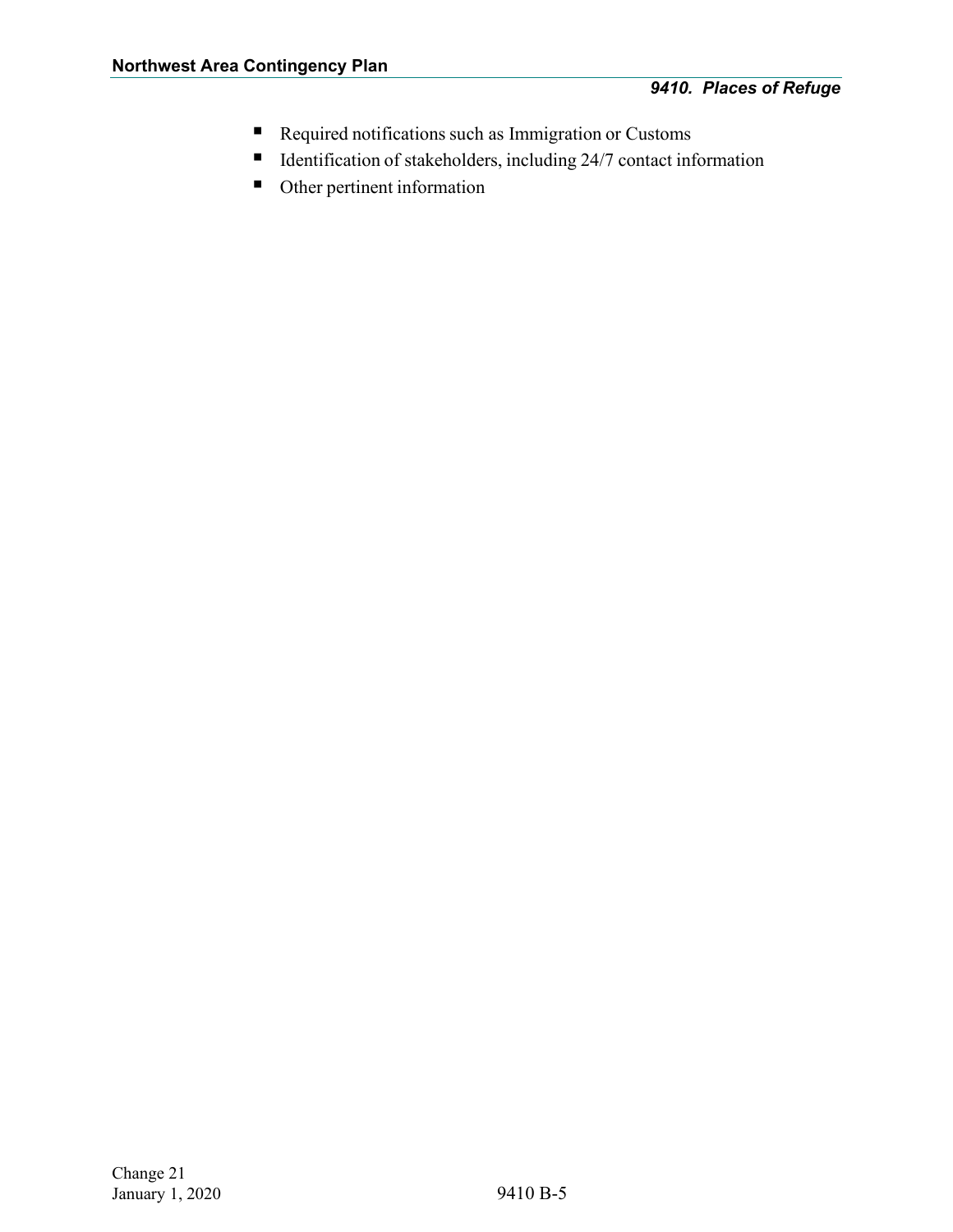### <span id="page-19-0"></span>**9410C Attachment C: Places of Refuge Plan**

| Incident Name | <b>Date</b> | <sup>t</sup> me |
|---------------|-------------|-----------------|
|               |             |                 |

A place of refuge (POR) refers to a location where a ship that is in need of assistance can take action to:

- Protect human life and the environment
- $\blacksquare$  Stabilize its condition
- Reduce the hazards to navigation

Under 33 Code of Federal Regulations 6.04, the United States Coast Guard Captain of the Port has authority to order ships into and out of ports, harbors, and embayments in order to protect the public, the environment and maritime commerce. This package was developed in accordance with Northwest Area Contingency Plan Places of Refuge policy and provides Unified Command with a recommendation on appropriate action to take regarding a ship in need of assistance, as well as provides supporting documentation that identifies the security, environmental, social, economic, and operational issues considered in making that recommendation.

Refer to ICS Form 202 for Incident Objectives.

Locations considered and alternatives not considered (scuttling/grounding) based on the scenario.

#### Recommendation to Unified Command:

(Example: *M/V Seagull* to proceed to Port Phillips harbor as a place of refuge to undertake lightering and salvage functions.

| <b>ICS Role</b>                    | <b>Name (Print)</b> | <b>Signature</b> | <b>Date</b> |
|------------------------------------|---------------------|------------------|-------------|
| <b>Operations Section</b><br>Chief |                     |                  |             |
| Salvage Branch Leader              |                     |                  |             |
| Planning Section Chief             |                     |                  |             |
| Environmental Unit<br>Leader       |                     |                  |             |

#### Reviewed by: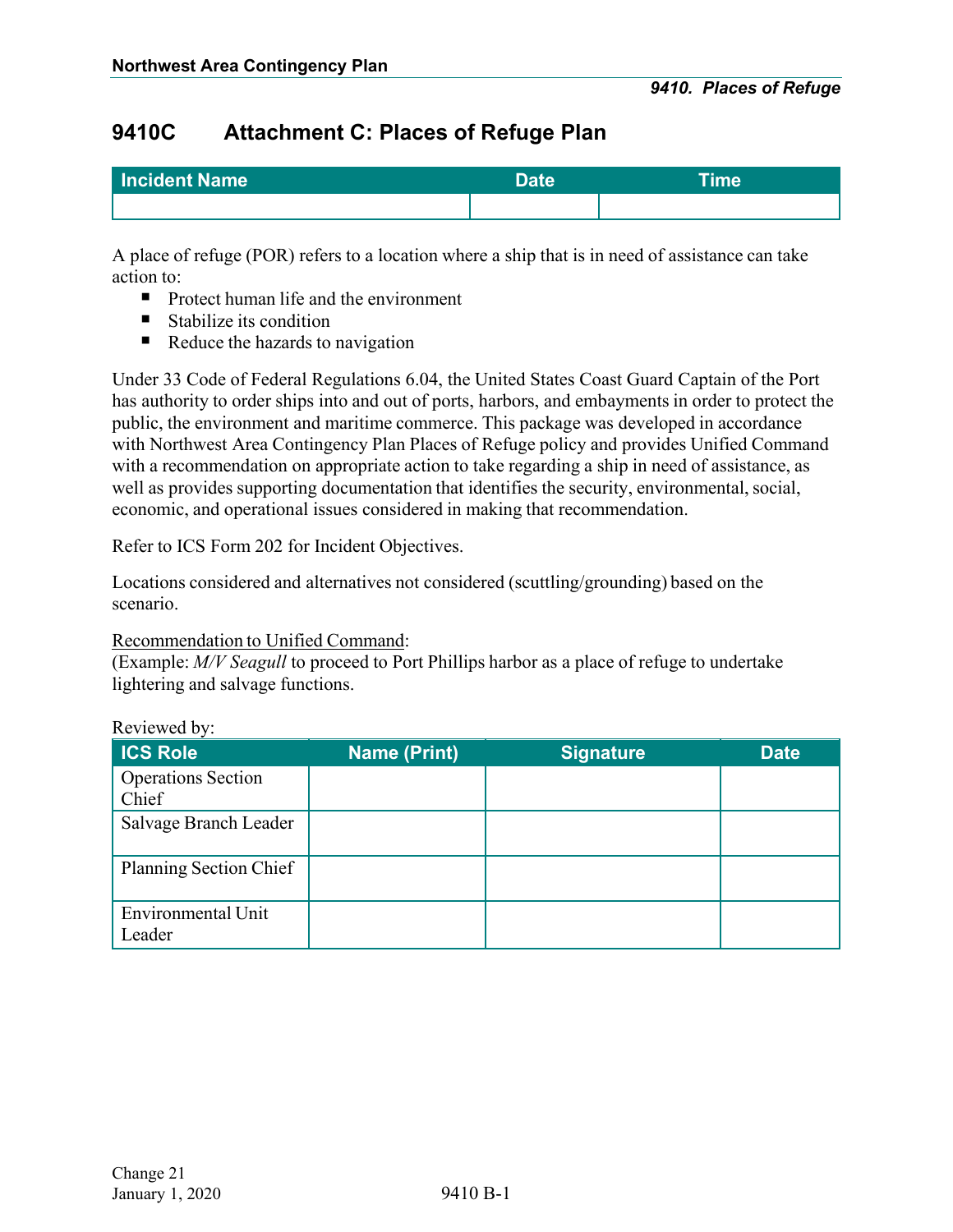Action Approval:

| . .         | <b>Name (Print)</b> | <b>Signature</b> | <b>Date</b> |
|-------------|---------------------|------------------|-------------|
| <b>RPIC</b> |                     |                  |             |
| <b>FOSC</b> |                     |                  |             |
| <b>SOSC</b> |                     |                  |             |

#### Places of Refuge Summary:

The following potential place of refuge (POR) options and actions were evaluated:

| Vessel Continues its voyage (deny entry)                       |
|----------------------------------------------------------------|
| Vessels remains at sea or moved to sea                         |
| Vessel is taken to a place of refuge at (POR A):               |
| Vessel is taken to a place of refuge at (POR B):               |
| Vessel Remains in its current location (repairs made in place) |
| Vessel is intentionally grounded at:                           |
| Scuttled at:                                                   |

These scores are taken from Step 4 B of the attached Risk Analysis and summarize the total risk score for each POR/action based on the probability score determined in Step 3. Risk is calculated by the following equation: Risk = Probability Score \* Weighted Consequence Score. The lowest risk represents the least overall risk. These scores are provided for the purpose of comparing the alternatives; however, each alternative and risk category must be carefully considered because individual weighted risk scores may make the lowest risk option unacceptable.

|                               |                                  |     | <b>RISK SCORES</b> |             |                                   |                       |  |
|-------------------------------|----------------------------------|-----|--------------------|-------------|-----------------------------------|-----------------------|--|
|                               | <b>Continue</b><br><b>Voyage</b> | Sea |                    | POR A POR B | <b>Current</b><br><b>Location</b> | <b>Ground Scuttle</b> |  |
| Probability<br>Score          |                                  |     |                    |             |                                   |                       |  |
| Human<br>Health and<br>Safety |                                  |     |                    |             |                                   |                       |  |
| Natural Re-<br>sources        |                                  |     |                    |             |                                   |                       |  |
| Economic<br>Activity          |                                  |     |                    |             |                                   |                       |  |
| <b>TOTAL</b><br><b>RISK</b>   |                                  |     |                    |             |                                   |                       |  |

It is important to note that decision makers must consider each category individually, not just the lowest total risk score. For example, a POR option with the lowest total risk might still have an

Change 21 January 1, 2020 9410 B-2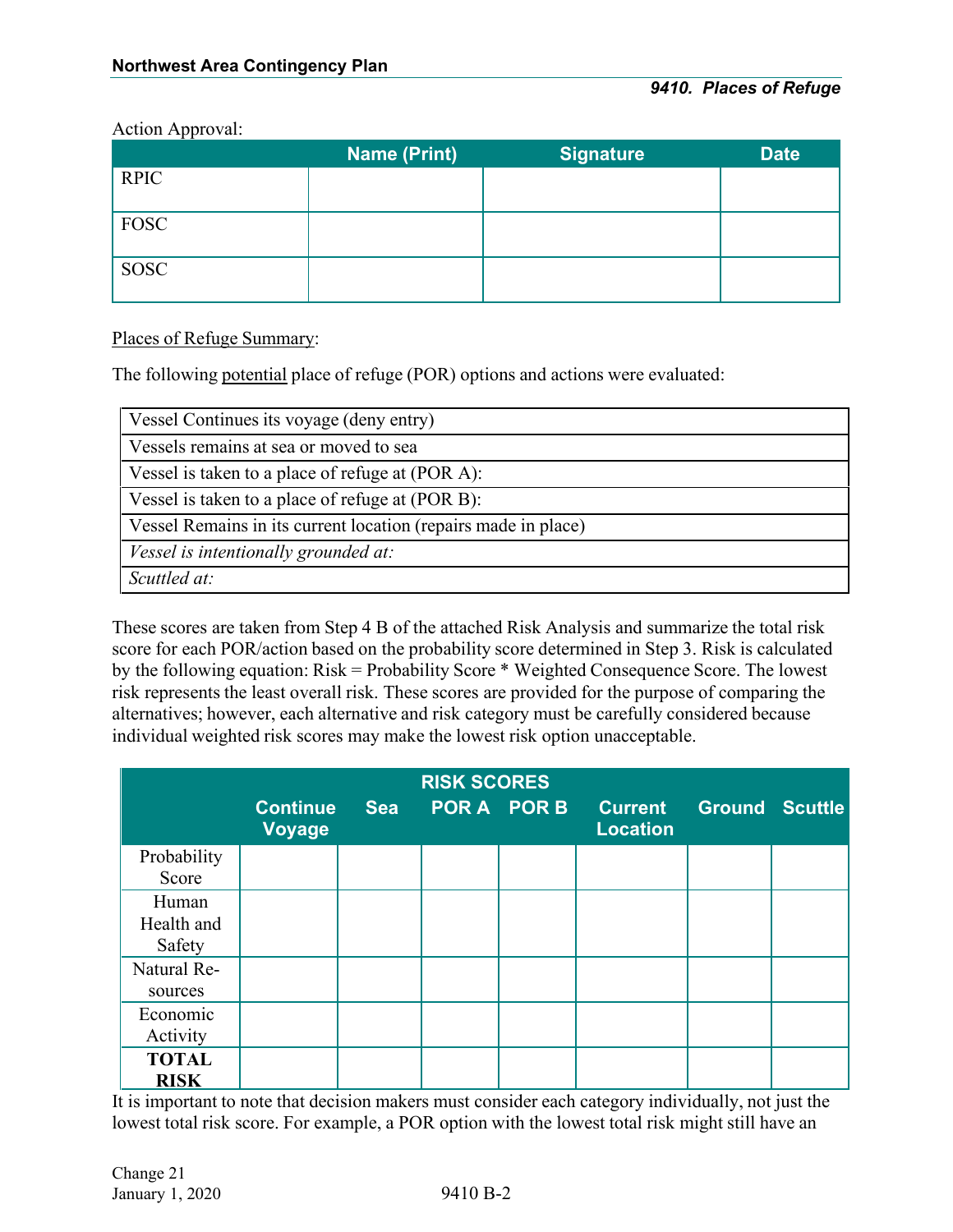unacceptably high Human Health and Safety risk relative to other options. Security and national defense risks must also be considered in making a final decision.

#### Attachments

- Endorsement page for POR recommendations
- Places of Refuge Risk Analysis
- **Vessel Information**
- Stakeholder Contact List
- Maps Potential POR Critical Information Sheet
- Restrictions and Assistance Plan (if a continue voyage/deny entry decision)
- References
- Geographic Response Plans
- Resources at Risk
- Transit Plan

Endorsement Page for POR Recommendation by Technical Specialists and Other Contributors:

| <b>Title</b>    | <b>Name (Print)</b> | <b>Signature</b> | <b>Date</b> |
|-----------------|---------------------|------------------|-------------|
| Vessel Agent    |                     |                  |             |
| Pilots          |                     |                  |             |
| Marine Exchange |                     |                  |             |
|                 |                     |                  |             |
|                 |                     |                  |             |
|                 |                     |                  |             |
|                 |                     |                  |             |
|                 |                     |                  |             |
|                 |                     |                  |             |
|                 |                     |                  |             |
|                 |                     |                  |             |
|                 |                     |                  |             |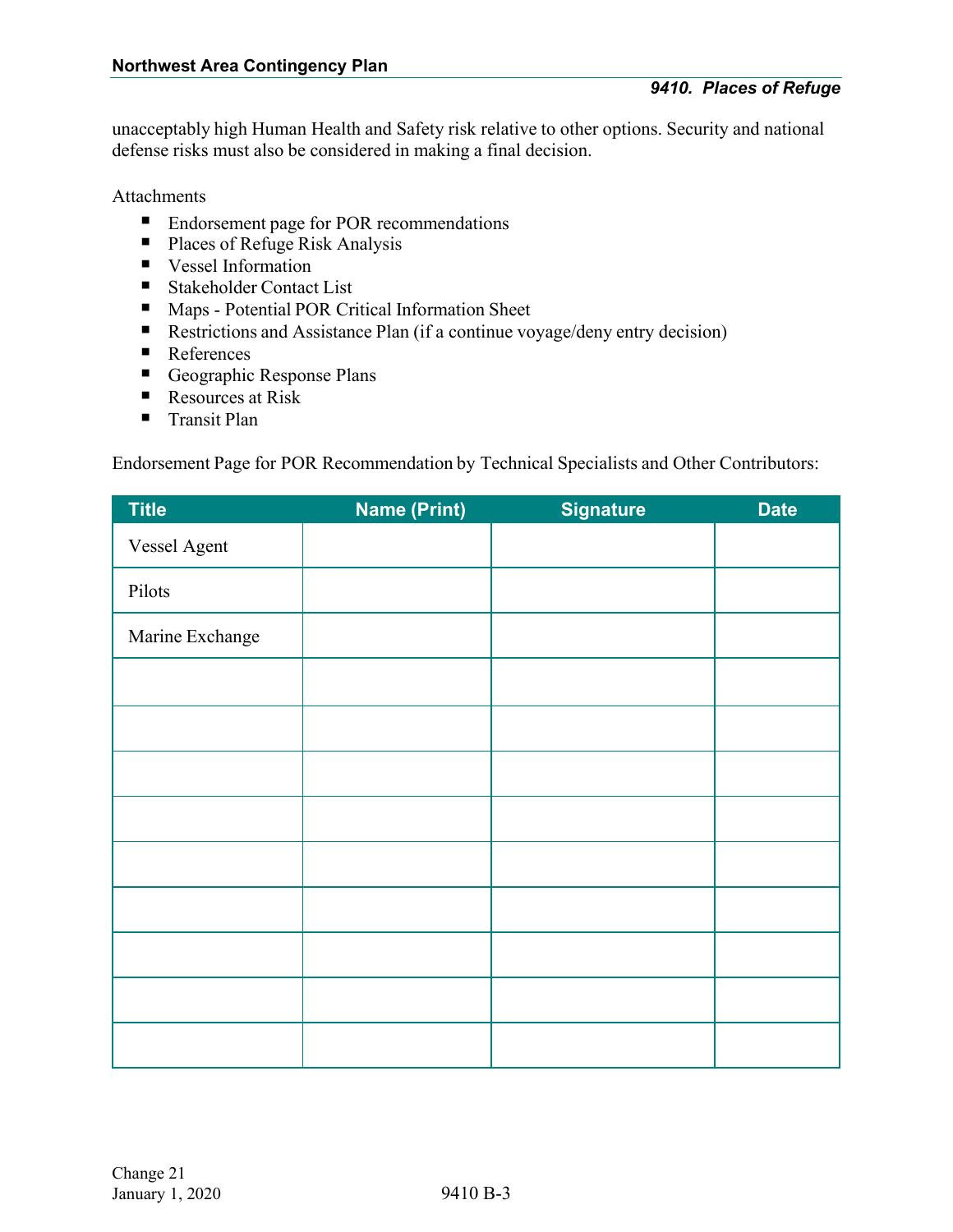#### <span id="page-22-0"></span>**9410C.1 Places of Refuge Risk Analysis: Step 1 – Scope and Scale of the Evaluation**

**A**. Define the "worst case scenario" that one may reasonably expect. This might otherwise be defined as a significant worsening of the vessel's condition and the associated results. Make conservative but realistic assumptions about the vessel's current status, how the situation may worsen, and the likely results. For example, determine if the loss of the entire vessel is possible, how much cargo/hazardous material is onboard, and if fire or explosion is possible. Use these assumptions to define the "worst case scenario" for the incident. This definition should be applied consistently throughout the risk evaluation process.

| <b>D.</b> Identity potential Flace of Kengge (FOK) options and actions to be evaluated. |
|-----------------------------------------------------------------------------------------|
| Vessel continues its voyage (deny entry)                                                |
| Vessels remains at sea or moved to sea                                                  |
| Vessel is taken to a place of refuge at (POR A):                                        |
| Vessel is taken to a place of refuge at (POR B):                                        |
| Vessel remains in its current location (repairs made in place)                          |
| Vessel is intentionally grounded at:                                                    |
| Scuttled at:                                                                            |
|                                                                                         |

**B.** Identify potential Place of Refuge (POR) options and actions to be evaluated.

- "Continue voyage" and "current location" should be included so that the risks with these options can be evaluated unless the options are clearly ruled out by the circumstances. A continue voyage/deny entry decision should be accompanied with a plan to render assistance and impose restrictions until the situation is ultimately resolved.
- "Grounding" and "scuttle" need only be considered if those options, however undesirable, may be preferable to taking no action. If needed, either of the options may be lined out on the tables and replaced with an additional POR to evaluate.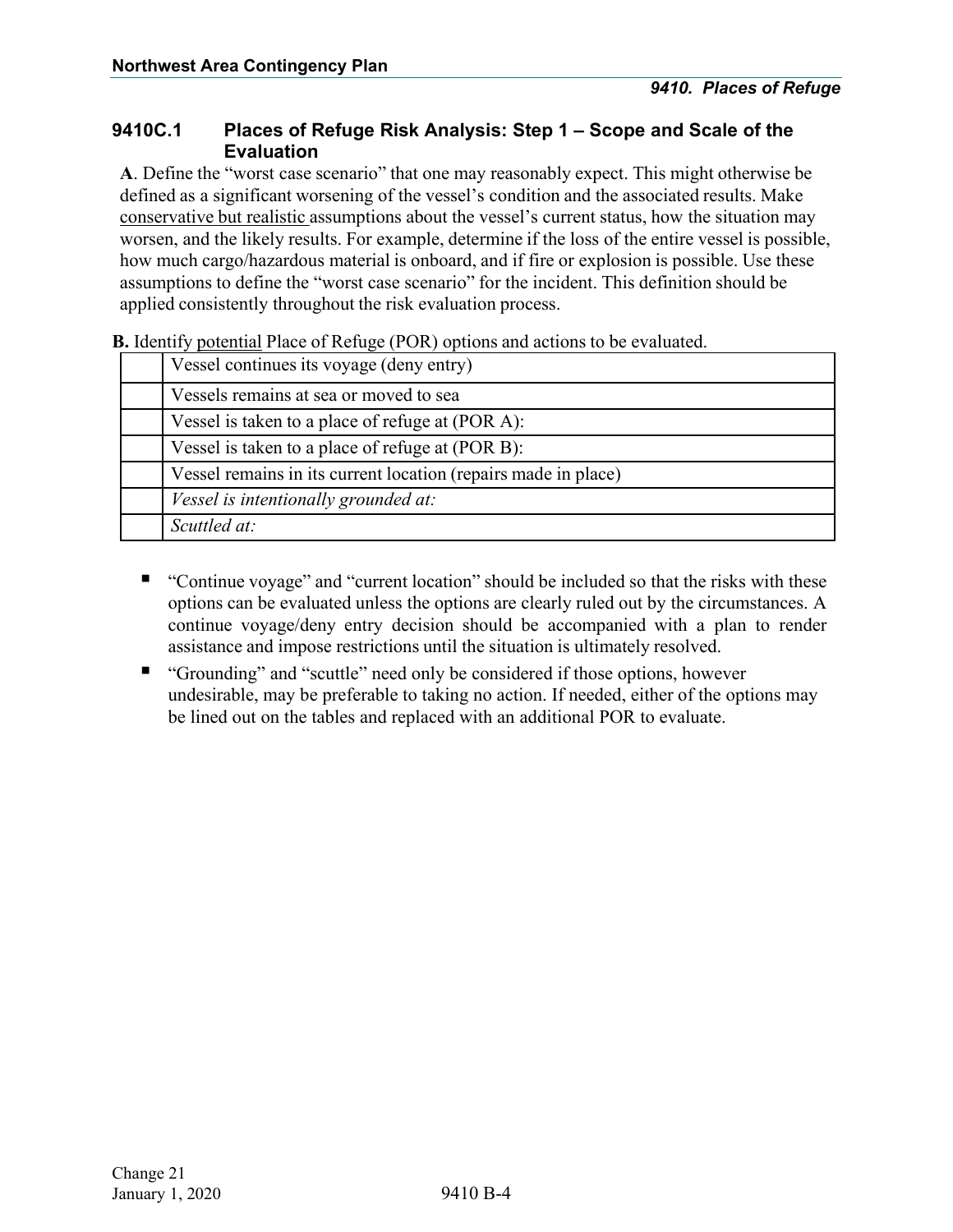## <span id="page-23-0"></span>**9410C.2 Places of Refuge Decision Tool**

<span id="page-23-1"></span>**9410C.2.1 Step 2 – Logistical Suitability of Potential POR/Actions**

Identify the logistical suitability for each of the place of refuge options being considered based on the application of the following scale:

| <b>Score</b>                                                     |                                                                                                 |                                                                               |  |  | <b>Description</b> |                                                                             |  |                |
|------------------------------------------------------------------|-------------------------------------------------------------------------------------------------|-------------------------------------------------------------------------------|--|--|--------------------|-----------------------------------------------------------------------------|--|----------------|
|                                                                  |                                                                                                 | Ideally suited to addressing situation; equipment readily staged and deployed |  |  |                    |                                                                             |  |                |
| $\overline{2}$                                                   |                                                                                                 | Acceptable under prevailing and expected conditions                           |  |  |                    |                                                                             |  |                |
| $\overline{3}$                                                   |                                                                                                 |                                                                               |  |  |                    | Marginally suited, additional measures or procedures will be needed         |  |                |
| $\overline{4}$                                                   |                                                                                                 | staged/deployed only with great difficulty                                    |  |  |                    | Poorly suited to addressing situation even w/additional measures; equipment |  |                |
| 5                                                                |                                                                                                 | Completely unsuitable or unavailable to address situation                     |  |  |                    |                                                                             |  |                |
| <b>Physical</b><br><b>Attributes and</b><br><b>Port Services</b> | Continue Sea POR A POR B<br><b>Current</b><br><b>Ground</b><br><b>Location</b><br><b>Voyage</b> |                                                                               |  |  |                    |                                                                             |  | <b>Scuttle</b> |
| <b>Transit Difficulty</b>                                        |                                                                                                 |                                                                               |  |  |                    |                                                                             |  |                |
| <b>Holding Ground</b>                                            |                                                                                                 |                                                                               |  |  |                    |                                                                             |  |                |
| <b>Bar Conditions</b>                                            |                                                                                                 |                                                                               |  |  |                    |                                                                             |  |                |
| <b>Expected Winds</b>                                            |                                                                                                 |                                                                               |  |  |                    |                                                                             |  |                |
| <b>Expected Sea State</b>                                        |                                                                                                 |                                                                               |  |  |                    |                                                                             |  |                |
| Tides and Currents                                               |                                                                                                 |                                                                               |  |  |                    |                                                                             |  |                |
| Cargo Offload                                                    |                                                                                                 |                                                                               |  |  |                    |                                                                             |  |                |
| Cargo Storage                                                    |                                                                                                 |                                                                               |  |  |                    |                                                                             |  |                |
| Docking Facilities/<br>Availability                              |                                                                                                 |                                                                               |  |  |                    |                                                                             |  |                |
| Salvage Equipment                                                |                                                                                                 |                                                                               |  |  |                    |                                                                             |  |                |
| Spill Equipment                                                  |                                                                                                 |                                                                               |  |  |                    |                                                                             |  |                |
| <b>Security Concerns</b>                                         |                                                                                                 |                                                                               |  |  |                    |                                                                             |  |                |
| <b>TOTAL</b>                                                     |                                                                                                 |                                                                               |  |  |                    |                                                                             |  |                |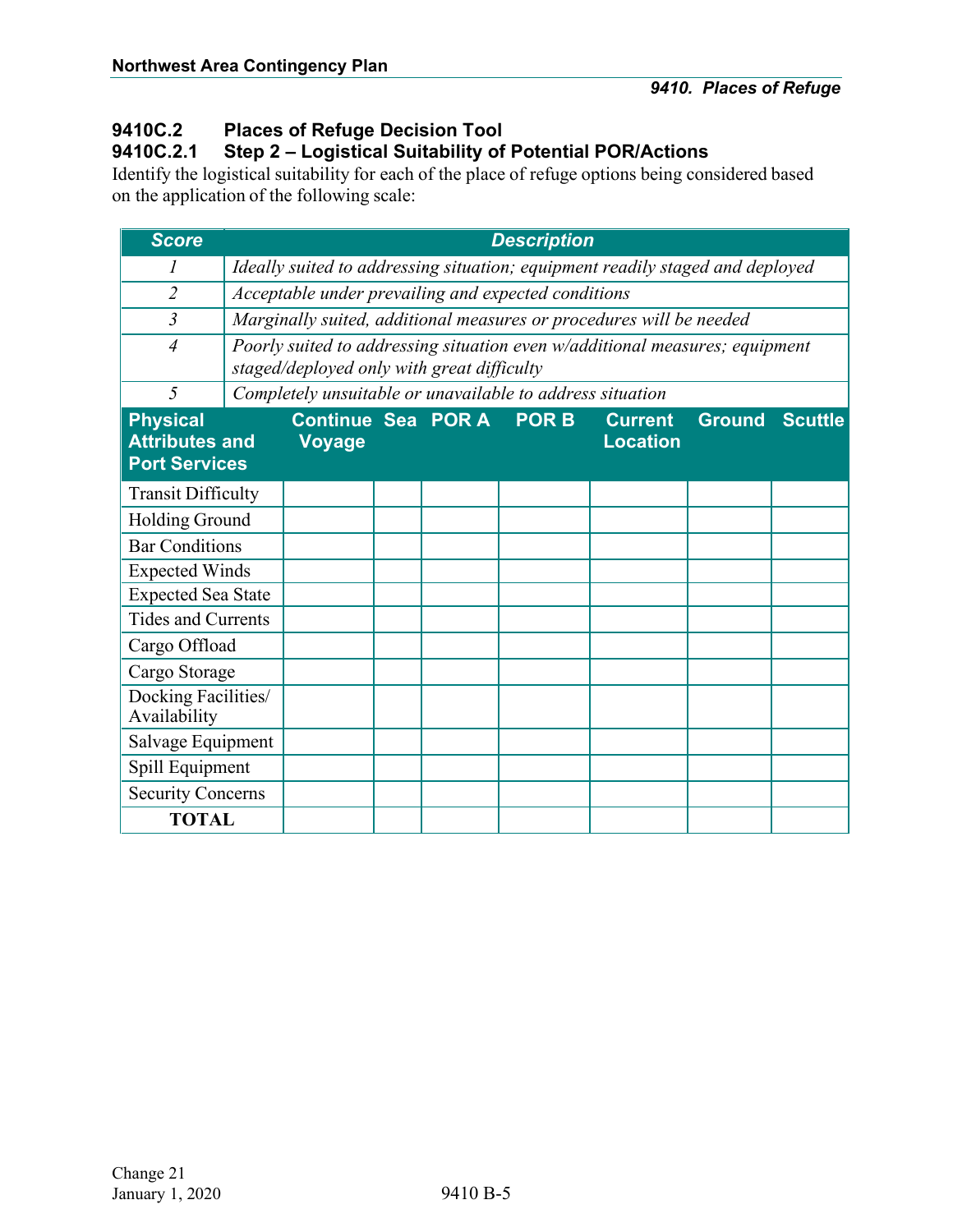### <span id="page-24-0"></span>**9410C.2.1.1 Step 2.1 – Probability Determination for Potential POR/Actions**

Considering the various factors that may affect the likelihood of a further worsening of the vessel's situation, assign a probability score for each potential POR/action using the criteria below:

| <b>Likelihood of an</b><br><b>Incident Occurring</b> |                                                                            | <b>Description/Definition</b>                  | <b>Probability</b><br><b>Score</b> |  |  |  |
|------------------------------------------------------|----------------------------------------------------------------------------|------------------------------------------------|------------------------------------|--|--|--|
| <b>Highly Probable</b>                               | Almost certain an incident will occur                                      | 0.9                                            |                                    |  |  |  |
| Probable                                             | occur                                                                      | More than 50% likelihood that an incident will |                                    |  |  |  |
| Equal probability                                    | Approximately 50% likely that an incident will<br>occur                    | 0.5                                            |                                    |  |  |  |
| Unlikely                                             | Less than 50% likelihood than an incident will<br>occur                    | 0.25                                           |                                    |  |  |  |
| Improbable                                           | Incident not expected to occur under prevailing<br>and expected conditions | 0.05                                           |                                    |  |  |  |
| <b>Potential POR/Action</b>                          |                                                                            | <b>Probability Score</b>                       |                                    |  |  |  |
| Vessel is taken to POR A                             |                                                                            |                                                |                                    |  |  |  |
| Vessel is taken to POR B                             |                                                                            |                                                |                                    |  |  |  |
| Vessel continues its voyage (deny entry)             |                                                                            |                                                |                                    |  |  |  |
| Repairs made in current location                     |                                                                            |                                                |                                    |  |  |  |
| Vessel is scuttled at a given location               |                                                                            |                                                |                                    |  |  |  |
| Vessel is grounded at a given location               |                                                                            |                                                |                                    |  |  |  |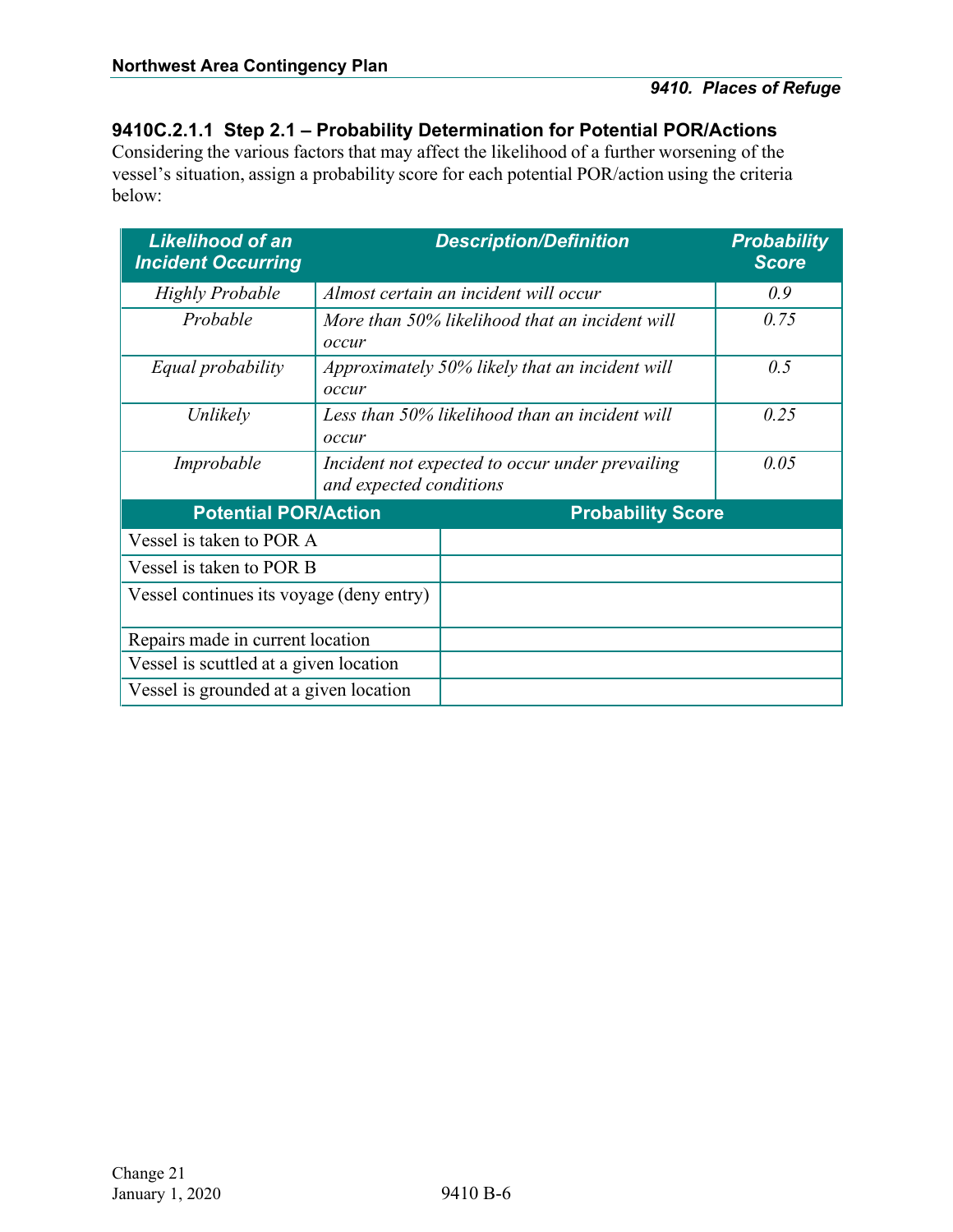#### <span id="page-25-0"></span>**9410C.3 Step 3 – Consequence Evaluations for Potential POR/Actions: Health and Human Safety**

While few credible place of refuge scenarios will include significant health and safety consequences to the general public, the National Contingency Plans properly lists the safety of human life as the top priority during every response action (40 Code of Federal Regulations 300.317). For the consequence component of risk, appropriate stakeholders will determine the level (scale) of consequences that can reasonably be expected if the vessel's condition significantly worsens.

**A.** Evaluate the potential consequences to human health and safety using the following criteria:

| <b>Score</b> | <b>Description</b>                            |                                                                                                                                                         |            |                               |  |                                               |               |                |  |
|--------------|-----------------------------------------------|---------------------------------------------------------------------------------------------------------------------------------------------------------|------------|-------------------------------|--|-----------------------------------------------|---------------|----------------|--|
|              | No credible threat to human health and safety |                                                                                                                                                         |            |                               |  |                                               |               |                |  |
| 4            |                                               | Minor injuries to a few individuals, exposure to hazardous material belowPEL/STEL                                                                       |            |                               |  |                                               |               |                |  |
| 16           |                                               | Serious but non-life-threatening injuries, hazardous material exposure beyond                                                                           |            |                               |  |                                               |               |                |  |
| 30           |                                               | Some deaths and/or significant injuries/hazardous material exposure beyond<br>immediately dangerous to life and health (IDLH) to small groups or lesser |            |                               |  |                                               |               |                |  |
| 32           |                                               | Many deaths, serious injuries, or life threatening health concerns                                                                                      |            |                               |  |                                               |               |                |  |
|              |                                               |                                                                                                                                                         |            | <b>RAW CONSEQUENCE SCORES</b> |  |                                               |               |                |  |
|              |                                               | <b>Continue</b><br><b>Voyage</b>                                                                                                                        | <b>Sea</b> |                               |  | <b>POR A POR B Current</b><br><b>Location</b> | <b>Ground</b> | <b>Scuttle</b> |  |
| General      |                                               |                                                                                                                                                         |            |                               |  |                                               |               |                |  |
| Population   |                                               |                                                                                                                                                         |            |                               |  |                                               |               |                |  |
| Response     |                                               |                                                                                                                                                         |            |                               |  |                                               |               |                |  |
|              | Personnel                                     |                                                                                                                                                         |            |                               |  |                                               |               |                |  |
| Vessel       |                                               |                                                                                                                                                         |            |                               |  |                                               |               |                |  |
| Crew/        |                                               |                                                                                                                                                         |            |                               |  |                                               |               |                |  |
| Passenger    |                                               |                                                                                                                                                         |            |                               |  |                                               |               |                |  |

**B.** Calculate a weighted consequence score for each POR/action for each category using the following equation: Weighted Consequence Score = Raw Score \* Weight

|                              | <b>WEIGHTED CONSEQUENCE SCORES</b> |                                      |  |   |    |                                                          |  |  |  |
|------------------------------|------------------------------------|--------------------------------------|--|---|----|----------------------------------------------------------|--|--|--|
|                              | Weight                             | <b>Continue Sea</b><br><b>Voyage</b> |  | A | B. | <b>POR POR Current Ground Scuttle</b><br><b>Location</b> |  |  |  |
| General<br>Population        | 10                                 |                                      |  |   |    |                                                          |  |  |  |
| Response<br>Personnel        | 10                                 |                                      |  |   |    |                                                          |  |  |  |
| Vessel<br>Crew/<br>Passenger | 10                                 |                                      |  |   |    |                                                          |  |  |  |
| <b>TOTALS</b>                |                                    |                                      |  |   |    |                                                          |  |  |  |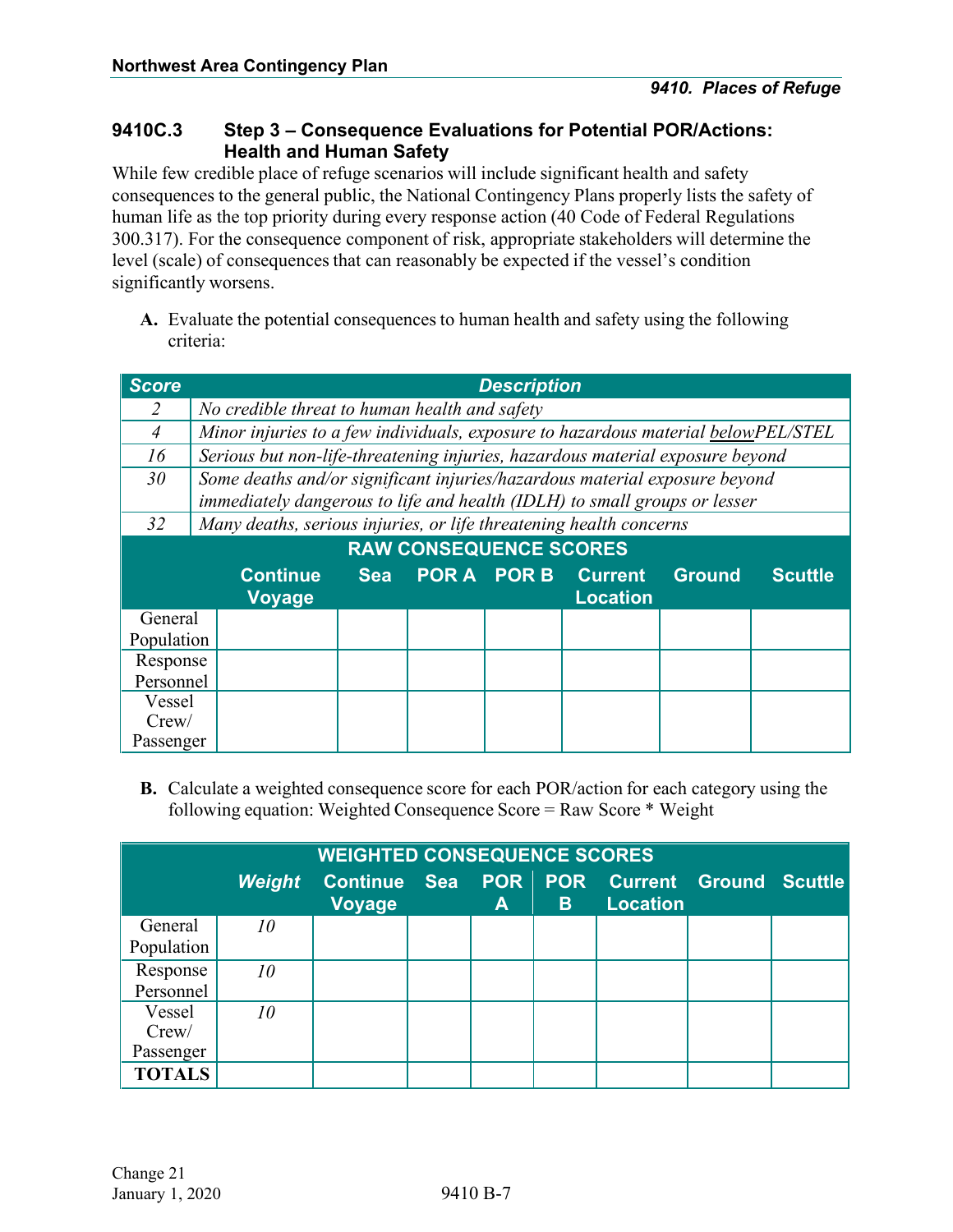### <span id="page-26-0"></span>**9410C.3.1 Step 3.1 – Consequence Evaluations for Potential POR/Actions 9410C.3.1.1 Natural Resources**

<span id="page-26-1"></span>For the consequence component of risk, appropriate stakeholders will determine the level (scale) of consequences that can reasonably be expected if the vessel's condition significantly worsens.

**A.** Evaluate the potential consequences to each category of natural resources using the following criteria:

| <b>Score</b>   |                                                              |                                                                         |            |            | <b>Description</b> |                 |                       |  |  |
|----------------|--------------------------------------------------------------|-------------------------------------------------------------------------|------------|------------|--------------------|-----------------|-----------------------|--|--|
| $\overline{2}$ | No expected exposure of the natural resource in question     |                                                                         |            |            |                    |                 |                       |  |  |
| $\overline{4}$ | Minimal exposure, impact expected to be local and short term |                                                                         |            |            |                    |                 |                       |  |  |
| 8              |                                                              | Moderate exposure, measurable impact over a larger area or longer time  |            |            |                    |                 |                       |  |  |
| 16             |                                                              | Significant exposure, regional impact and/or multi-year recovery period |            |            |                    |                 |                       |  |  |
|                | <b>RAW CONSEQUENCE SCORES</b>                                |                                                                         |            |            |                    |                 |                       |  |  |
|                |                                                              | <b>Continue</b>                                                         | <b>Sea</b> | <b>POR</b> | <b>POR</b>         | <b>Current</b>  | <b>Ground Scuttle</b> |  |  |
|                |                                                              | <b>Voyage</b>                                                           |            | A          | B.                 | <b>Location</b> |                       |  |  |
|                | Threatened and                                               |                                                                         |            |            |                    |                 |                       |  |  |
|                | endangered species<br>(T&ES)                                 |                                                                         |            |            |                    |                 |                       |  |  |
|                | Critical habitat for                                         |                                                                         |            |            |                    |                 |                       |  |  |
|                | T&ES                                                         |                                                                         |            |            |                    |                 |                       |  |  |
|                | Sensitive species                                            |                                                                         |            |            |                    |                 |                       |  |  |
|                | (not protected)                                              |                                                                         |            |            |                    |                 |                       |  |  |
|                | Critical habitat for                                         |                                                                         |            |            |                    |                 |                       |  |  |
|                | sensitive species                                            |                                                                         |            |            |                    |                 |                       |  |  |
|                | (not protected)                                              |                                                                         |            |            |                    |                 |                       |  |  |
|                | Historic or cultural                                         |                                                                         |            |            |                    |                 |                       |  |  |
|                | resources                                                    |                                                                         |            |            |                    |                 |                       |  |  |
|                | Subsistence use                                              |                                                                         |            |            |                    |                 |                       |  |  |
|                | species                                                      |                                                                         |            |            |                    |                 |                       |  |  |
|                | Subsistence use                                              |                                                                         |            |            |                    |                 |                       |  |  |
|                | critical habitat                                             |                                                                         |            |            |                    |                 |                       |  |  |
|                | Commercial species                                           |                                                                         |            |            |                    |                 |                       |  |  |
|                | <b>Essential fish</b>                                        |                                                                         |            |            |                    |                 |                       |  |  |
|                | habitat                                                      |                                                                         |            |            |                    |                 |                       |  |  |
|                | Recreational                                                 |                                                                         |            |            |                    |                 |                       |  |  |
|                | use/activities                                               |                                                                         |            |            |                    |                 |                       |  |  |
|                | Other natural                                                |                                                                         |            |            |                    |                 |                       |  |  |
|                | resources                                                    |                                                                         |            |            |                    |                 |                       |  |  |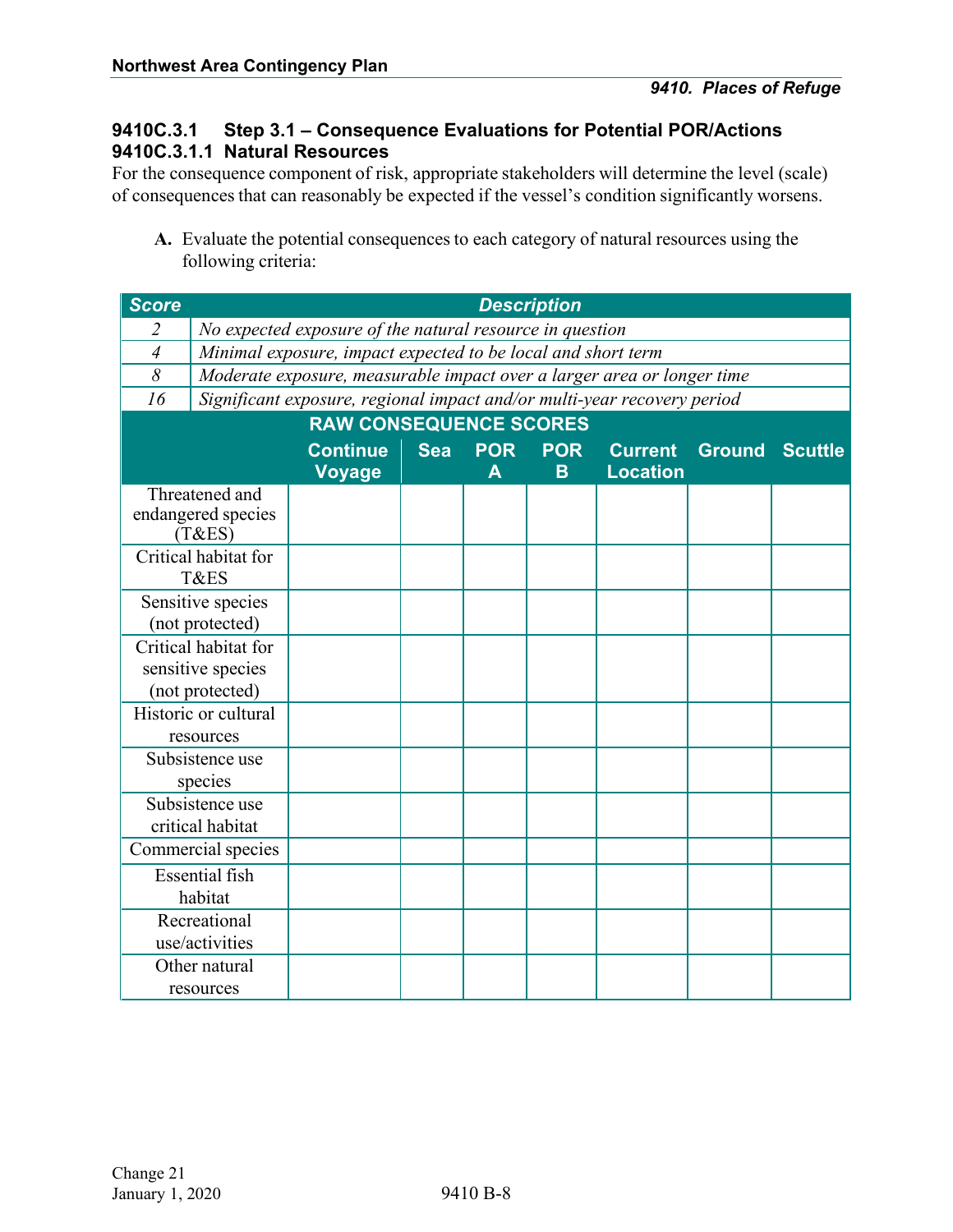### **Step 3.1 – Consequence Evaluations for Potential -** *Continued*

**B.** Calculate a weighted consequence score for each POR/action for each category using the following equation: Weighted Consequence Score = Raw Score \* Weight

|                                                 |                | <b>WEIGHTED CONSEQUENCE SCORES</b> |            |                 |                            |                                   |               |                |
|-------------------------------------------------|----------------|------------------------------------|------------|-----------------|----------------------------|-----------------------------------|---------------|----------------|
|                                                 | <b>Weight</b>  | <b>Continue</b><br><b>Voyage</b>   | <b>Sea</b> | <b>POR</b><br>A | <b>POR</b><br>$\mathbf{B}$ | <b>Current</b><br><b>Location</b> | <b>Ground</b> | <b>Scuttle</b> |
| Threatened and<br>endangered<br>species (T&ES)  | 8              |                                    |            |                 |                            |                                   |               |                |
| Critical habitat<br>for T&ES                    | 10             |                                    |            |                 |                            |                                   |               |                |
| Sensitive<br>species<br>(not protected)         | 6              |                                    |            |                 |                            |                                   |               |                |
| Critical<br>habitat for<br>sensitive<br>species | $\overline{5}$ |                                    |            |                 |                            |                                   |               |                |
| Historic or<br>cultural<br>resources            | 10             |                                    |            |                 |                            |                                   |               |                |
| Subsistence<br>use species                      | $\delta$       |                                    |            |                 |                            |                                   |               |                |
| Subsistence<br>use critical                     | 10             |                                    |            |                 |                            |                                   |               |                |
| Commercial<br>species                           | 6              |                                    |            |                 |                            |                                   |               |                |
| Essential<br>fish habitat                       | $\mathfrak{Z}$ |                                    |            |                 |                            |                                   |               |                |
| Recreational<br>use/activities                  | $\overline{3}$ |                                    |            |                 |                            |                                   |               |                |
| Other natural<br>resources                      | $\mathfrak{Z}$ |                                    |            |                 |                            |                                   |               |                |
| <b>TOTALS</b>                                   |                |                                    |            |                 |                            |                                   |               |                |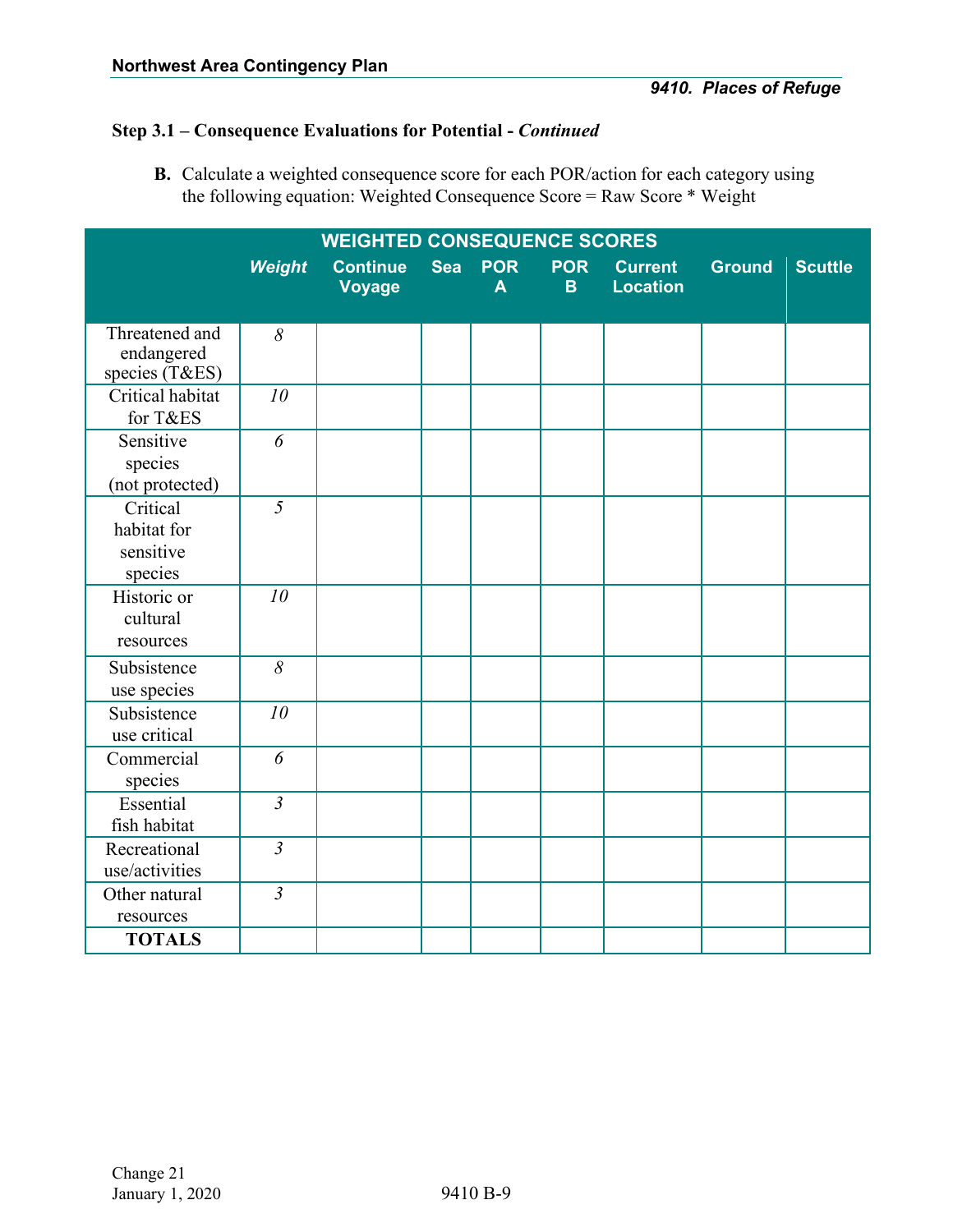### <span id="page-28-0"></span>**9410C.3.2 Step 3.2 – Consequence Evaluations for Potential POR/Actions 9410C.3.2.1 Economic Activities**

<span id="page-28-1"></span>For the consequence component of risk, appropriate stakeholders will determine the level (scale) of consequences that can reasonably be expected if the vessel's condition significantly worsens.

A. Evaluate<sup>1</sup> the potential consequences to each category of economic activities using the following criteria:

| <b>Score</b> | <b>Description</b>                                                      |
|--------------|-------------------------------------------------------------------------|
|              | No expected impact on the economic activity in question                 |
|              | $Minor - local area, few businesses, and/or short term$                 |
|              | Moderate – regional area, many business, and/or longer term             |
| 16           | Major - significant impacts on region/economic sector for several weeks |

|                                                |                                  |            | <b>RAW CONSEQUENCE SCORES</b> |                  |                                                  |  |
|------------------------------------------------|----------------------------------|------------|-------------------------------|------------------|--------------------------------------------------|--|
|                                                | <b>Continue</b><br><b>Voyage</b> | <b>Sea</b> | <b>POR A</b>                  | <b>POR</b><br>B. | <b>Current Ground Scuttle</b><br><b>Location</b> |  |
| Maritime<br>commerce and<br>shipping           |                                  |            |                               |                  |                                                  |  |
| Commercial<br>fishing and<br>aquaculture       |                                  |            |                               |                  |                                                  |  |
| Recreational<br>fishing,<br>marine<br>tourism  |                                  |            |                               |                  |                                                  |  |
| Non-<br>maritime<br>activities and<br>commerce |                                  |            |                               |                  |                                                  |  |

<sup>&</sup>lt;sup>1</sup> Consider direct impacts to critical infrastructure, but avoid undue speculation concerning cascading economic disruption.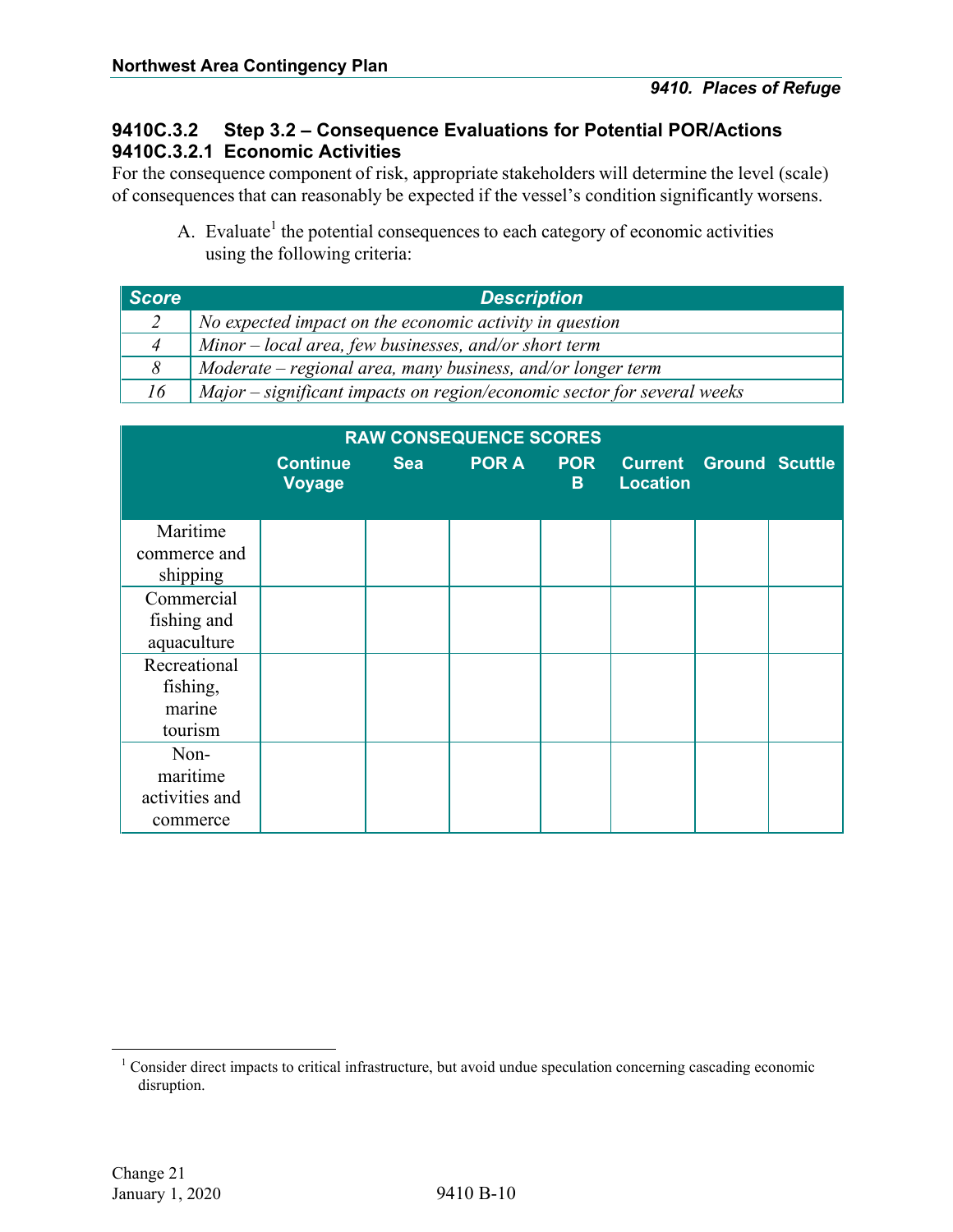### **Step 3.2 – Consequence Evaluations for Potential POR/Actions Economic Activities - Continued**

B. Calculate a weighted consequence score for each POR/action for each category using the following equation: Weighted Consequence Score = Raw Score \* Weight

|                                                   | <b>WEIGHTED CONSEQUENCE SCORES</b> |                                       |  |              |          |                                                  |  |  |
|---------------------------------------------------|------------------------------------|---------------------------------------|--|--------------|----------|--------------------------------------------------|--|--|
|                                                   |                                    | Weight Continue Sea POR POR<br>Voyage |  | $\mathsf{A}$ | <b>B</b> | <b>Current Ground Scuttle</b><br><b>Location</b> |  |  |
| Maritime<br>commerce<br>and shipping              | $\overline{4}$                     |                                       |  |              |          |                                                  |  |  |
| Commercial<br>fishing and<br>aquaculture          | $\overline{4}$                     |                                       |  |              |          |                                                  |  |  |
| Recreational<br>fishing,<br>marine<br>tourism     | $\overline{4}$                     |                                       |  |              |          |                                                  |  |  |
| Non-<br>maritime<br>activities<br>and<br>commerce | $\overline{4}$                     |                                       |  |              |          |                                                  |  |  |
| <b>TOTALS</b>                                     |                                    |                                       |  |              |          |                                                  |  |  |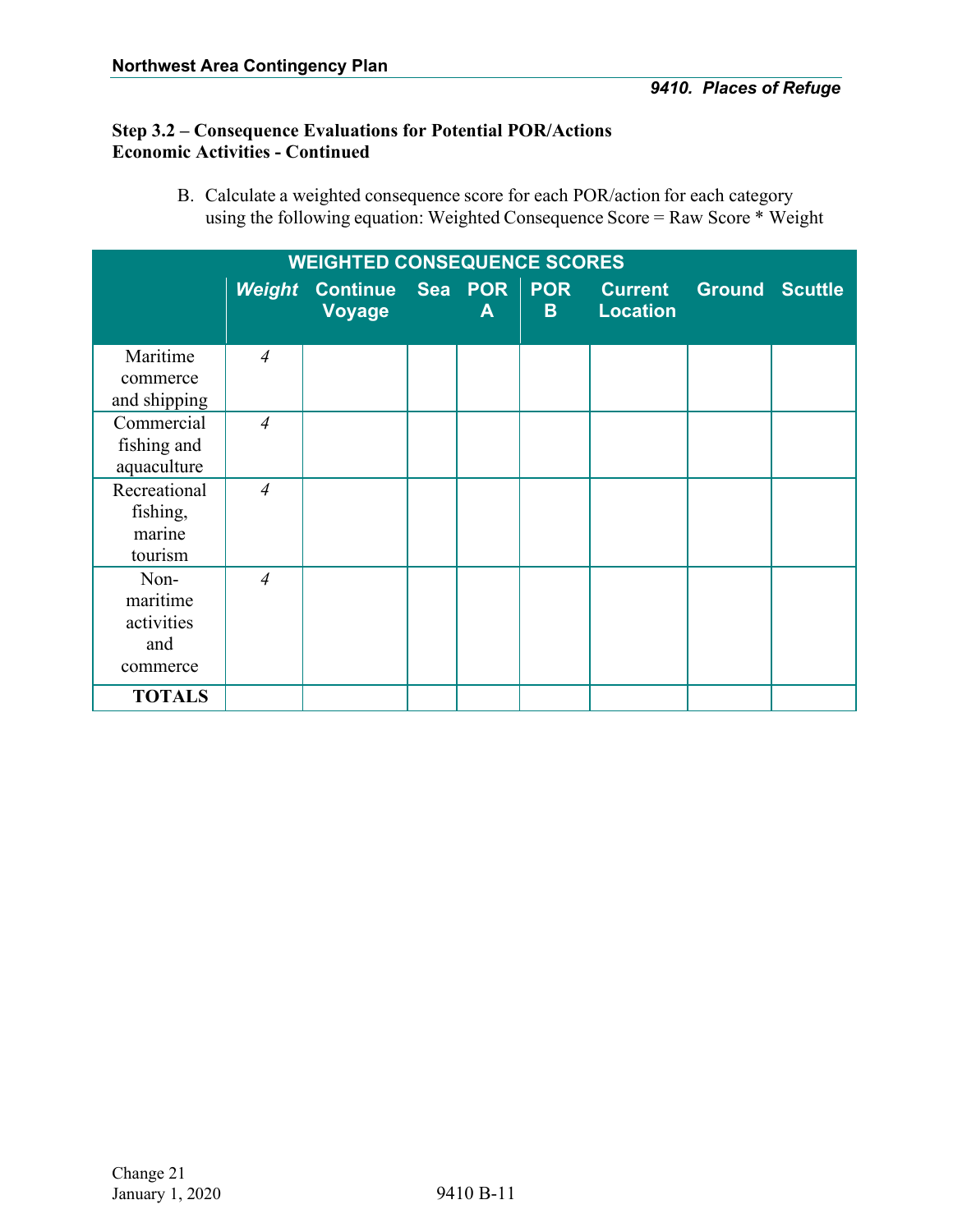### <span id="page-30-0"></span>**9410C.4 Step 4 – Combined Risk Scores**

A. Compile the weighted consequence scores health and human safety, natural resources, and economic activity.

| <b>COMPILED WEIGHTED CONSEQUENCE SCORES</b> |                                  |            |                 |                 |                                   |                       |  |
|---------------------------------------------|----------------------------------|------------|-----------------|-----------------|-----------------------------------|-----------------------|--|
|                                             | <b>Continue</b><br><b>Voyage</b> | <b>Sea</b> | <b>POR</b><br>A | <b>POR</b><br>B | <b>Current</b><br><b>Location</b> | <b>Ground Scuttle</b> |  |
| Human Health and<br>Safety<br>(Step 4.1 B)  |                                  |            |                 |                 |                                   |                       |  |
| <b>Natural Resources</b><br>(Step 4.2 B)    |                                  |            |                 |                 |                                   |                       |  |
| <b>Economic Activity</b><br>(Step 4.3 B)    |                                  |            |                 |                 |                                   |                       |  |

B. Record the probability scores for each of the potential POR/actions on the top line. Calculate the risk for each option using the equation:  $Risk = Probability$  Score  $*$ Weighted Consequence Score. Add the probability and risk scores to determine the total risk associated with each potential POR/action.

|                                  |                           |            | <b>RISK SCORES</b> |             |                                   |                       |  |
|----------------------------------|---------------------------|------------|--------------------|-------------|-----------------------------------|-----------------------|--|
|                                  | <b>Continue</b><br>Voyage | <b>Sea</b> |                    | POR A POR B | <b>Current</b><br><b>Location</b> | <b>Ground Scuttle</b> |  |
| Probability<br>Score<br>(Step 3) |                           |            |                    |             |                                   |                       |  |
| Human<br>Health and<br>Safety    |                           |            |                    |             |                                   |                       |  |
| Natural<br>Resources             |                           |            |                    |             |                                   |                       |  |
| Economic<br>Activity             |                           |            |                    |             |                                   |                       |  |
| <b>TOTAL</b><br><b>RISK</b>      |                           |            |                    |             |                                   |                       |  |

It is important to note that decision makers must consider each category individually, not just the lowest total risk score. For example, a POR option with the lowest total risk might still have an unacceptably high Human Health and Safety risk relative to other options. Security and national defense risks must also be considered in making a final decision.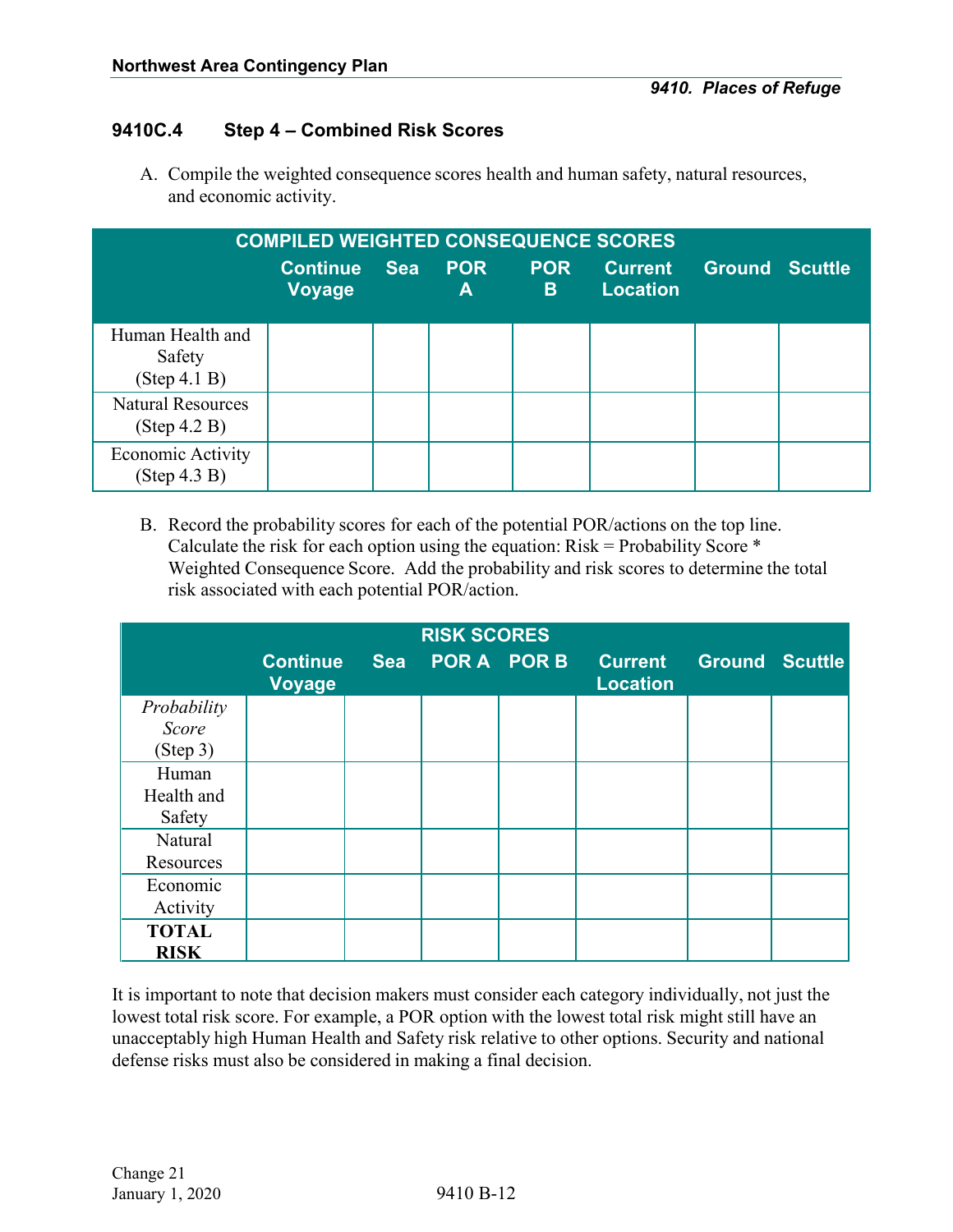### <span id="page-31-0"></span>**9410D Attachment D: Vessel Information**

| Name                                            |            | Flag                 | <b>Official Number</b>                                      |
|-------------------------------------------------|------------|----------------------|-------------------------------------------------------------|
| Number of Persons on Board                      |            |                      | Location                                                    |
| Crew                                            | Passengers | Longitude            | Latitude                                                    |
| Number Of Crew/Passengers<br>Already Evacuated: |            |                      | Description: e.g., 20 miles west of Cape Disappointment     |
| <b>Gross Tons</b>                               | Length     | Draft                | Type/Service: e.g., container<br>ship, product tanker, etc. |
| Current O/S WX & Sea State                      |            |                      | Projected O/S WX                                            |
| Owner/Operator/RP1                              | P&I Club   | <b>Class Society</b> | Agent                                                       |
| <b>POC</b>                                      |            |                      |                                                             |
| Phone                                           |            |                      |                                                             |
| Notified by vessel master?                      |            |                      |                                                             |
| $Yes$ No                                        | $Yes$ No   | Yes No               | $Yes$ No                                                    |

1 Determine which party will be acting as the responsible party and has authority to do so.

Under OPA 90 the responsible party is any person owning, operating, or demise chartering the vessel.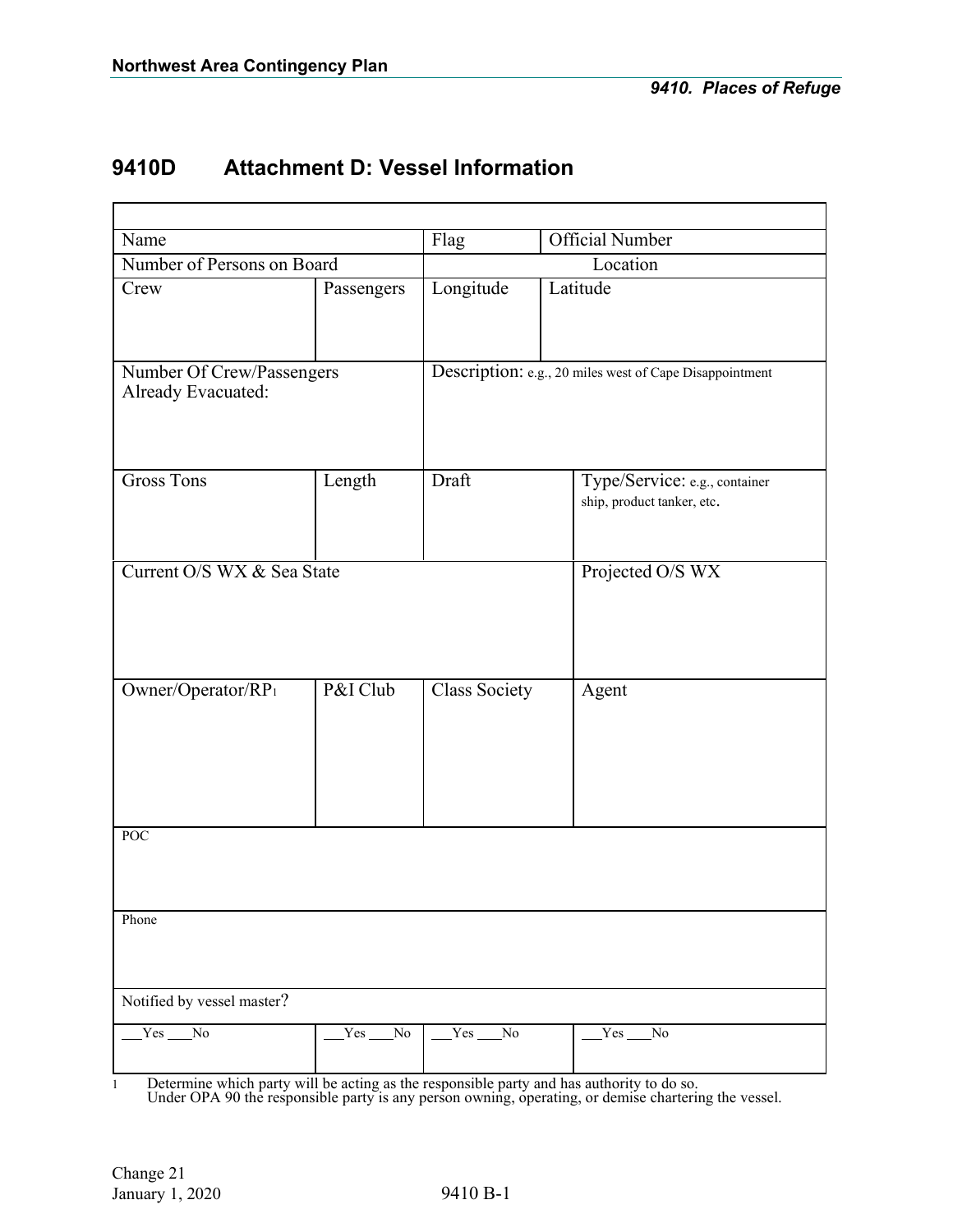### **Vessel Information - Continued**

Complete Port State Control Safety & ISPS/MTSA targeting matrix

Complete HIV targeting matrix. (*Classified upon completion*) Ensure

vessel has a valid COFR2

| Cargo |        | <b>Bunkers</b> |        |  |  |
|-------|--------|----------------|--------|--|--|
| Type  | Amount | Type           | Amount |  |  |
|       |        |                |        |  |  |
|       |        |                |        |  |  |
|       |        |                |        |  |  |
|       |        |                |        |  |  |

Other HAZMAT: e.g., Ship's stores, etc. (Attach vessel's dangerous cargo manifest if available)

General description of ship's condition, including any structural damage:

2 If vessel does not hold a COFR, coordinate with NPFC and servicing legal office to arrange COFR or other coverage to the extent deemed necessary for entry.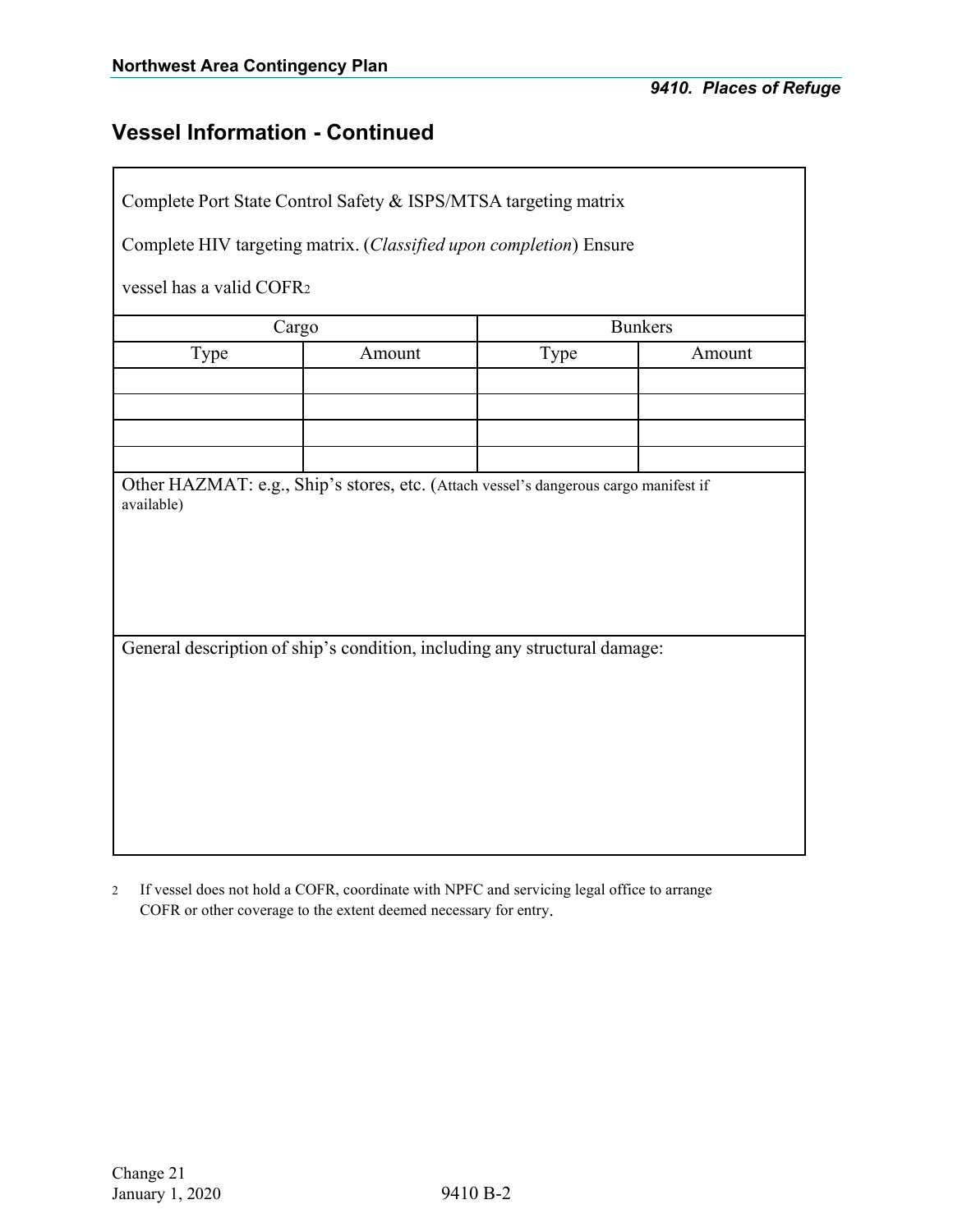### **Vessel Information - Continued**

| Are there any deaths, injuries, or persons in need of medical assistance?<br>If so, treat as SAR incident and prosecute accordingly! |  |                                                                                        |  |  |  |
|--------------------------------------------------------------------------------------------------------------------------------------|--|----------------------------------------------------------------------------------------|--|--|--|
| What is the nature of the problem leading to a need for a Place of Refuge?                                                           |  |                                                                                        |  |  |  |
| What is the vessel master/rep specifically requesting?                                                                               |  |                                                                                        |  |  |  |
| When did the problems begin?                                                                                                         |  | How long has the crew been up?<br>(fatigue concerns)                                   |  |  |  |
| Status of the following systems:                                                                                                     |  |                                                                                        |  |  |  |
| Lifesaving (lifeboats, rafts,<br>EPIRB, etc.)                                                                                        |  |                                                                                        |  |  |  |
| Fire Fighting for Cargo and<br>Accommodation/Machinery<br>Spaces                                                                     |  |                                                                                        |  |  |  |
| <b>Bilge Pumps</b>                                                                                                                   |  |                                                                                        |  |  |  |
| Propulsion                                                                                                                           |  |                                                                                        |  |  |  |
| Steering                                                                                                                             |  |                                                                                        |  |  |  |
| Ship's Service Generator                                                                                                             |  |                                                                                        |  |  |  |
| <b>Emergency Generator</b>                                                                                                           |  |                                                                                        |  |  |  |
| collecting information.                                                                                                              |  | Measures Already Taken by the Crew - The attached "Rapid Salvage Survey" may assist in |  |  |  |
| Repairs                                                                                                                              |  |                                                                                        |  |  |  |
| <b>Ballasting</b>                                                                                                                    |  |                                                                                        |  |  |  |
| Cargo Shifts                                                                                                                         |  |                                                                                        |  |  |  |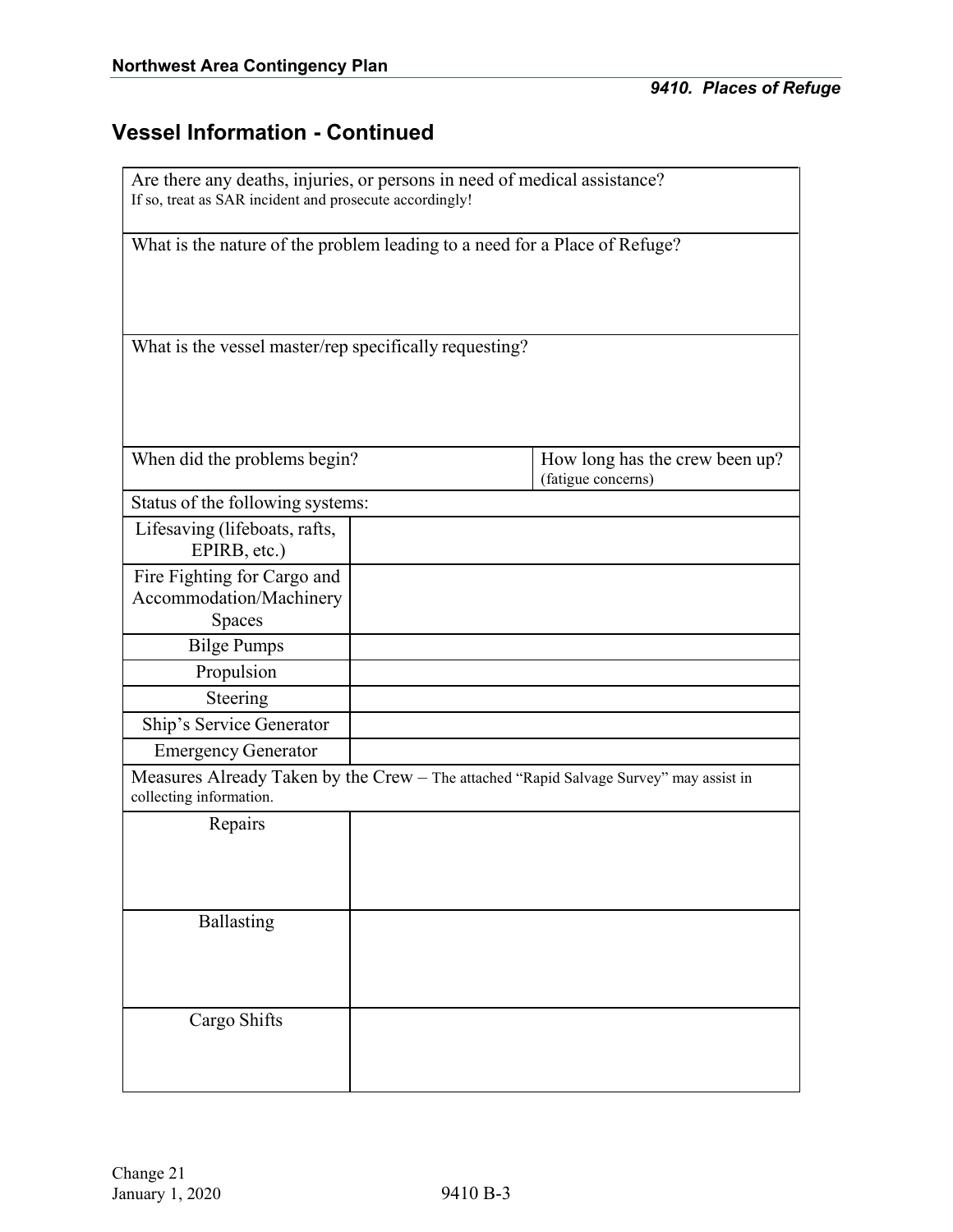### <span id="page-34-0"></span>**9410E Attachment E: Template for Place of Refuge Quick Decision Guide**

# **Place of Refuge (POR) Quick Decision Guide**

In the event that the Captain of the Port (COTP) does not have the time to consult with the appropriate federal, state, tribal, and local stakeholders via the Regional Response Team or other appropriate mechanisms, this checklist maybe used to assist in the decision process. A POR decision may include: denying entry, remaining in the current location, scuttling, grounding, anchorage, or directing to a port.

| <b>VESSEL INFORMATION:</b>                                                                               |                                           |                               | Vessel Location: Vessel Vessel Version of the Contract of the Vessel Vessel Vessel Vessel Vessel Vessel Vessel Vessel Vessel Vessel Vessel Vessel Vessel Vessel Vessel Vessel Vessel Vessel Vessel Vessel Vessel Vessel Vessel |                                                          |                                           |  |
|----------------------------------------------------------------------------------------------------------|-------------------------------------------|-------------------------------|--------------------------------------------------------------------------------------------------------------------------------------------------------------------------------------------------------------------------------|----------------------------------------------------------|-------------------------------------------|--|
| IMO/Lloyd's No: (Official number if no IMO/Lloyd's)                                                      |                                           |                               |                                                                                                                                                                                                                                |                                                          |                                           |  |
|                                                                                                          |                                           |                               |                                                                                                                                                                                                                                |                                                          |                                           |  |
| <b>INITIAL STATUS:</b><br>Master/Owner/Operator desires Place of Refuge<br>Status of crew and passengers |                                           |                               |                                                                                                                                                                                                                                | $\Box$ YES                                               | $\square$ NO                              |  |
| <b>STATUS OF VESSEL:</b><br><b>Equipment Malfunction</b><br>□Steering Gear                               |                                           | $\Box$ Breach in Hull or Tank | Damage                                                                                                                                                                                                                         |                                                          | <b>Miscellaneous</b><br>$\Box$ Incomplete |  |
| Crew<br>□Navigational Equipment<br>Condition                                                             |                                           | □ Fire Damage                 |                                                                                                                                                                                                                                |                                                          | $\Box$ Miscellaneous                      |  |
| $\Box$ Propulsion<br>of Oil (from any source)                                                            |                                           | □Explosion Damage             |                                                                                                                                                                                                                                |                                                          | $\Box$ Potential Leak                     |  |
| □Safety System<br>(from any source)                                                                      |                                           | $\Box$ Other (describe below) |                                                                                                                                                                                                                                |                                                          | $\Box$ Leak of Oil                        |  |
| $\Box$ Other (describe below)                                                                            |                                           | $\Box$ Other (describe below) |                                                                                                                                                                                                                                |                                                          |                                           |  |
| <b>WEATHER CONDITIONS:</b><br>Weather<br>$\Box$ Clear                                                    | <b>Visibility</b><br>$\Box$ 0 - 1/2 mile  |                               | <b>Wind</b><br>N                                                                                                                                                                                                               | <b>TIDAL CONDITIONS:</b><br><b>Tide</b><br>□Extreme High | <b>Current</b><br>$\Box$ Max Ebb          |  |
| □Partly Cloudy<br>$\Box$ Cloudy                                                                          | $\Box$ 1/2 - 1 mile<br>$\Box$ 1 - 5 miles | W                             | <b>NE</b>                                                                                                                                                                                                                      | $\Box$ Extreme Low<br>$\Box$ High                        | $\Box$ Ebb<br>$\Box$ Min Ebb              |  |
| $\Box$ Fog                                                                                               | $\Box$ 5+ miles                           |                               | <b>SE</b>                                                                                                                                                                                                                      | $\square$ Low                                            | $\Box$ Slack                              |  |
| $\Box$ Rain                                                                                              |                                           |                               | S                                                                                                                                                                                                                              |                                                          | $\Box$ Stand                              |  |
| $\square$ Snow<br>$\Box$ Storm                                                                           |                                           | Variable                      |                                                                                                                                                                                                                                |                                                          | $\Box$ Min Flood<br>$\Box$ Max Flood      |  |
|                                                                                                          |                                           |                               | kts                                                                                                                                                                                                                            |                                                          | $\Box$ Flood                              |  |
| DOther: _________________________                                                                        |                                           |                               |                                                                                                                                                                                                                                |                                                          | □River Current Speed<br>kts               |  |